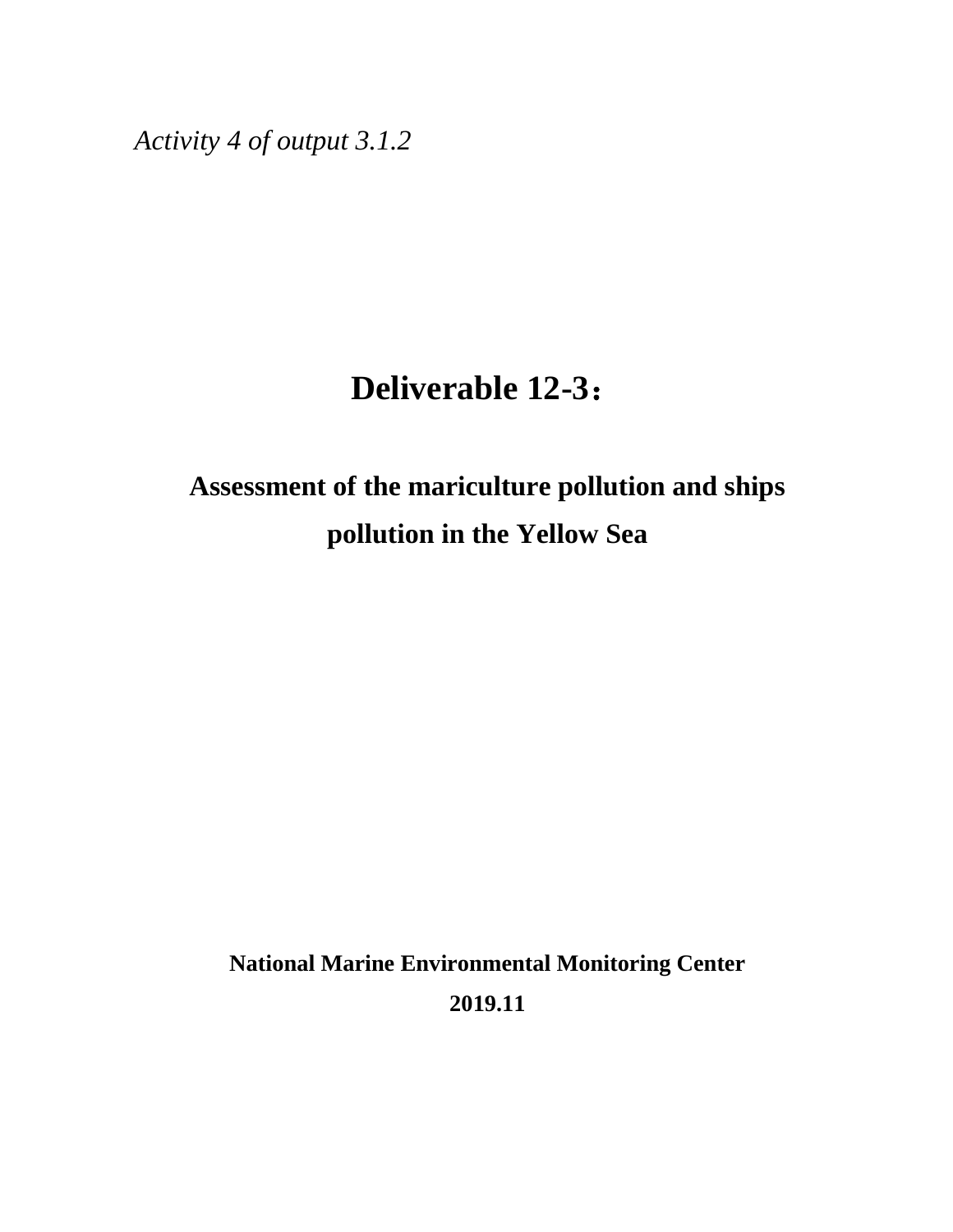# **Content**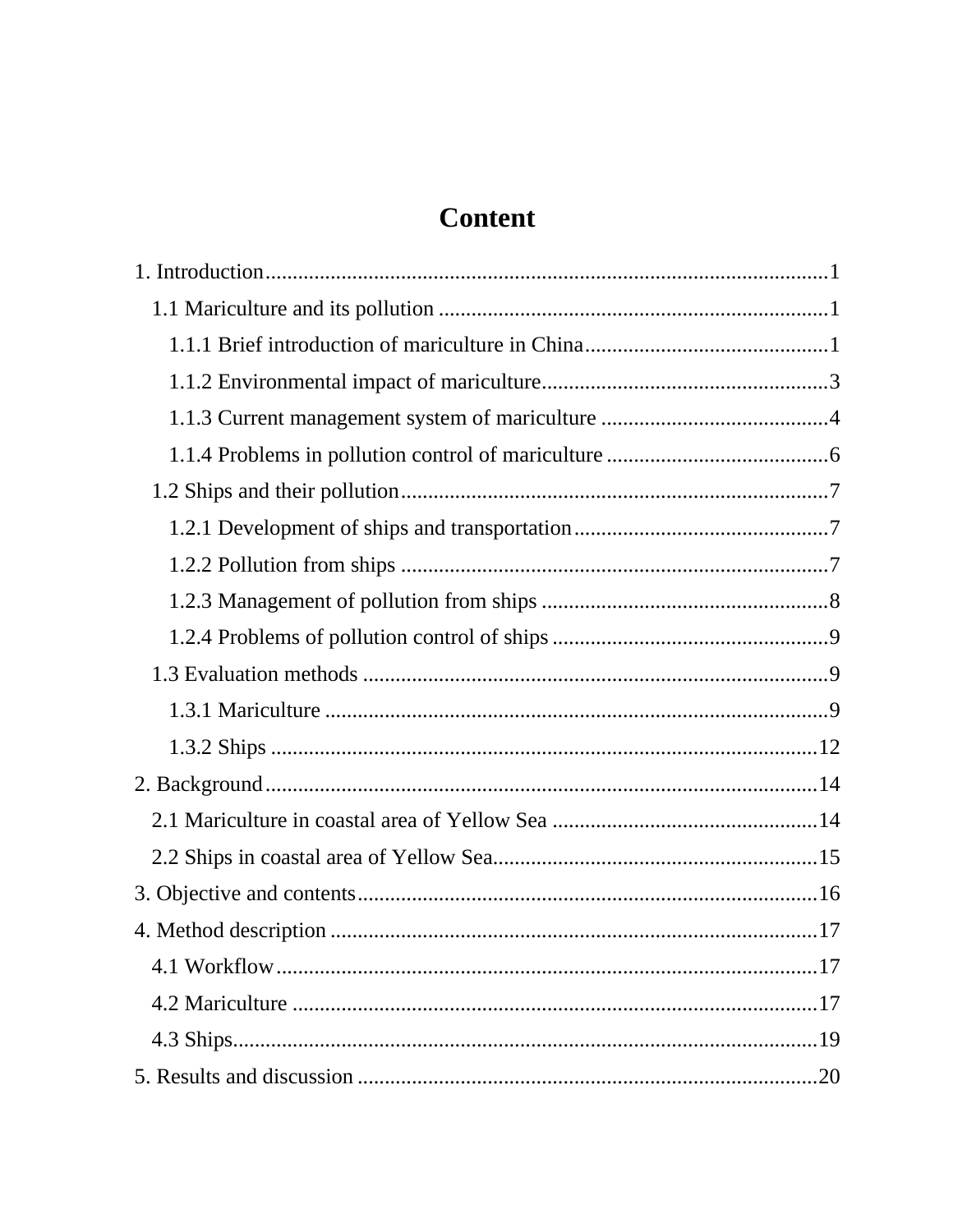| 5.1.1 The self-pollutant loading of the artificial-feeding cultured organisms20 |  |
|---------------------------------------------------------------------------------|--|
| 5.1.2 The self-pollutant loading of the non-feeding cultured organisms23        |  |
| 5.1.3 The uptake amount of TN and TP by of the non-feeding cultured             |  |
|                                                                                 |  |
|                                                                                 |  |
|                                                                                 |  |
| 5.2.1 The total amount of pollutant in the domestic sewage discharged from      |  |
|                                                                                 |  |
|                                                                                 |  |
|                                                                                 |  |
|                                                                                 |  |
|                                                                                 |  |
|                                                                                 |  |
|                                                                                 |  |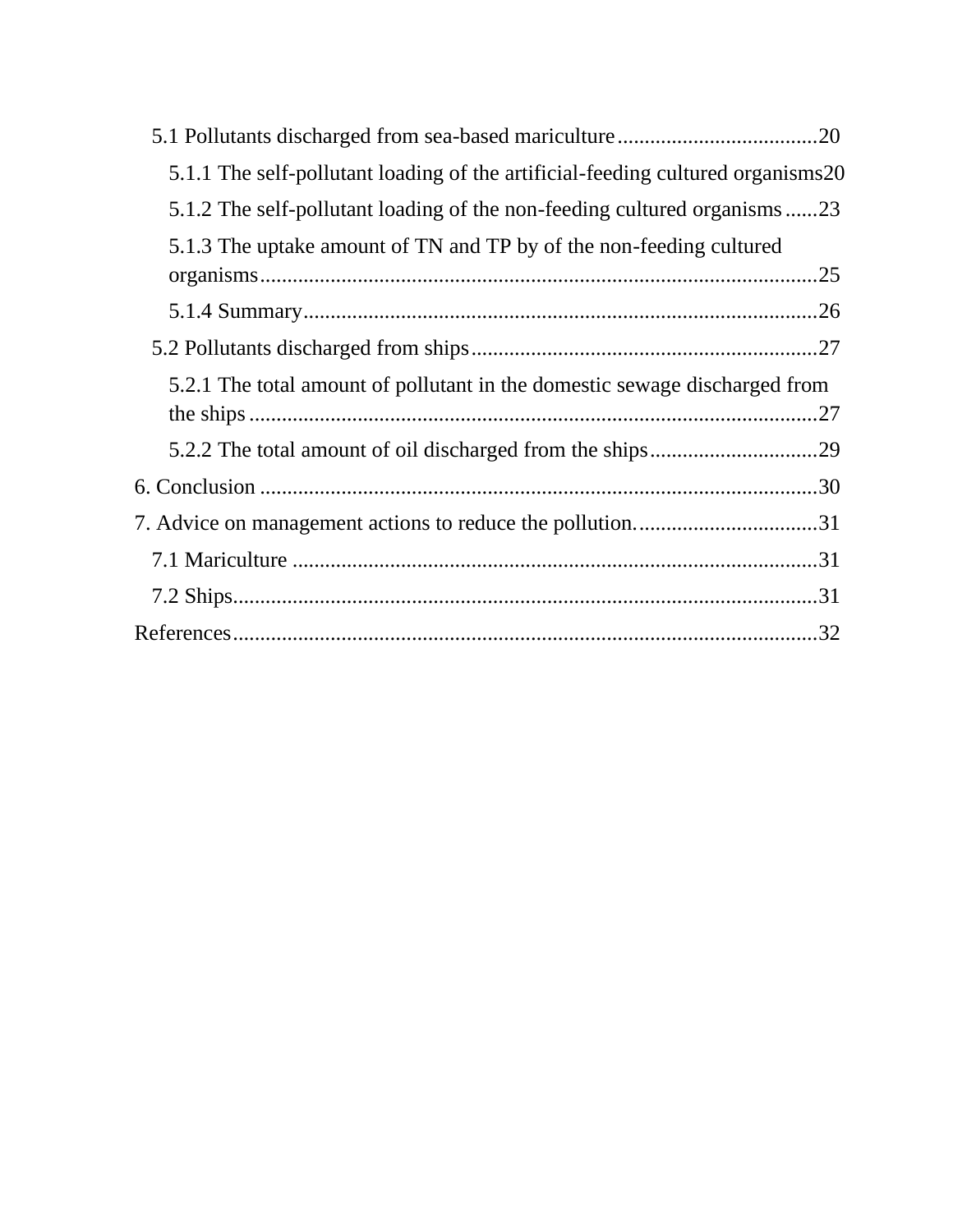# <span id="page-3-0"></span>**1. Introduction**

# <span id="page-3-1"></span>*1.1 Mariculture and its pollution*

### <span id="page-3-2"></span>**1.1.1 Brief introduction of mariculture in China**

Nowadays, aquaculture has been a fast-growing industry because of significant increases in demand for fish and seafood throughout the world (Gao et al., 2007). Aquaculture has shown great promise for meeting the increasing need for protein food sources and providing some relief to wild aquatic food species now threatened by over-fishing (Naylor et al., 2000). China has a long history in aquaculture. Since the 1970s, under the reform policies and driven by the economic benefits, the rapid development of China's aquaculture has been the focus of the world's attention. Now, China is the world's largest fishery nation in terms of total seafood production volume (Gao et al., 2007). The proportion of total aquaculture production of China to the world production was reached 60%. Mariculture is a major part of the aquaculture, which is well known as the major contributor to the increasing level of nutrients in the coastal area (FAO, 2018). The area and yield of mariculture of the recent ten years in China were shown as Fig.1. By the year 2017, in China, the total mariculture area and the yield have reached 208.41 million hectares and 2000.70 million tons, respectively (MAO, 2018).



Fig.1 The area and yield of mariculture of the recent ten years in China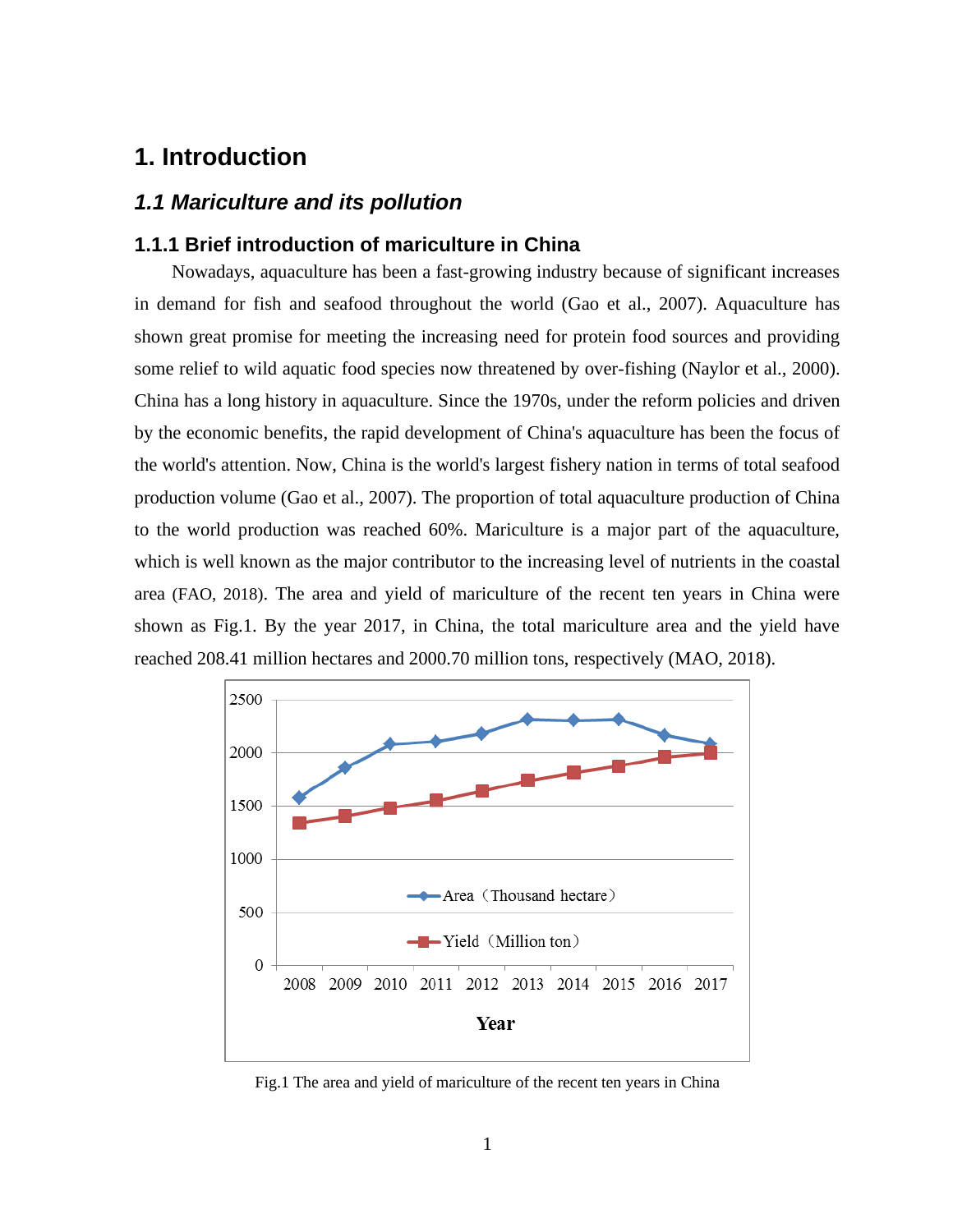After years of development, there are various types of mariculture in China, including land-based factory culture, pond culture, raft culture, sowing and breeding in shallow sea and cage culture in shallow sea. Among them, land-based industrial culture and pond culture are in a relatively close environment, while shallow sea floating raft culture, shallow sea sowing and breeding and shallow sea cage culture normally belong to open environment. This difference lead to different effect to the marine environment.

The species of aquaculture are also diverse, including fish, shrimp and crab, large algae, shellfish and sea cucumber. From 2008 to 2018, the overall structure of mariculture species in China has not changed much (Fig. 2). Shellfish farming production accounts for the highest proportion of total mariculture production, with an average of about 73.3%. The second is algae, whose yield accounts for about 10.8% on average. In the past decade, fish and crustacean production has increased year by year, accounting for 6.4% and 7.6% respectively. Along with the development of the scale of mariculture, especially in China, concerns are evoked about the negative effects of the mariculture waste both on the culture system and on the ambient aquatic ecosystem (Cao et al., 2007).



Fig. 2 The composition of cultured organism of mariculture in the recent years of China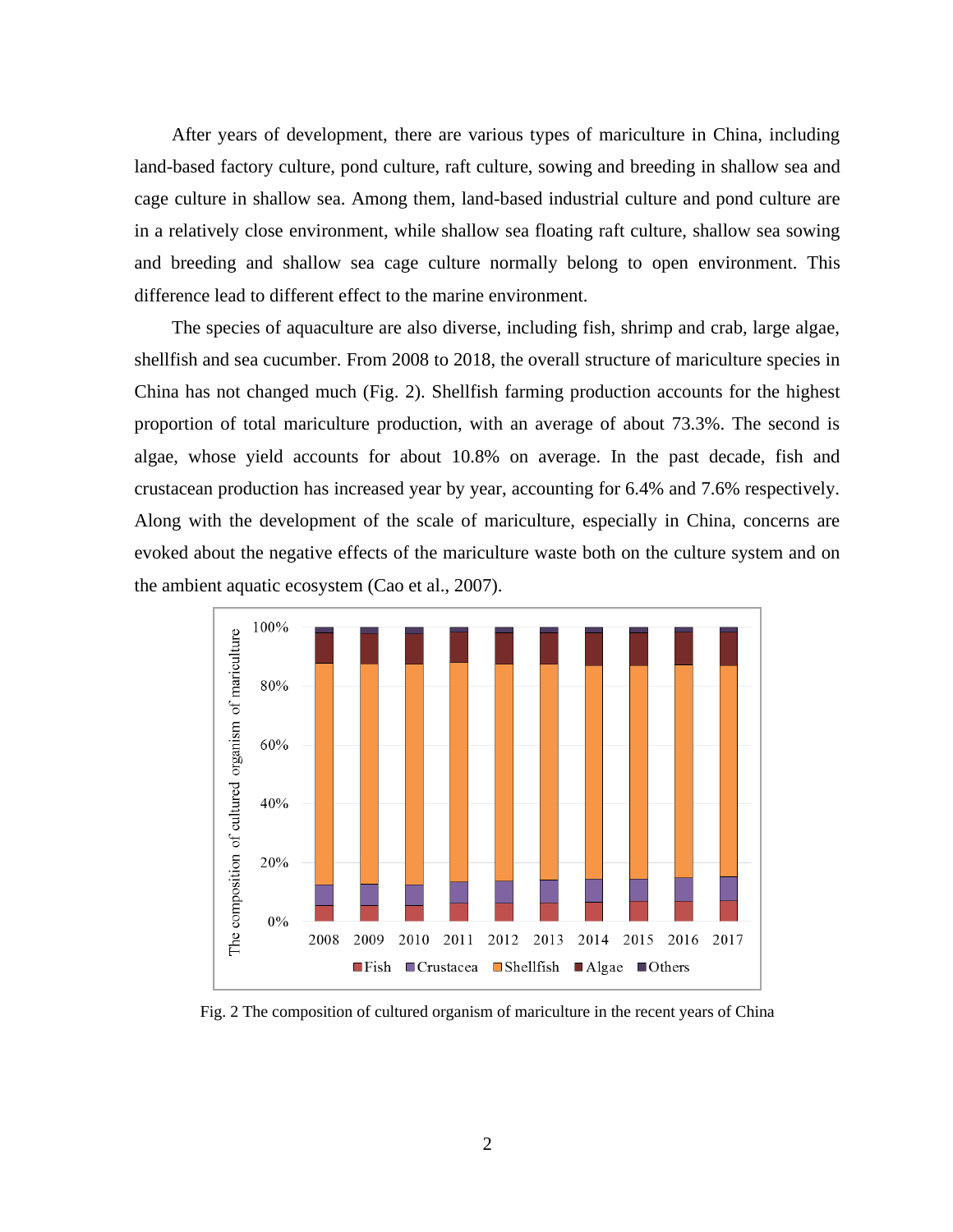### <span id="page-5-0"></span>**1.1.2 Environmental impact of mariculture**

The impact of mariculture on the environment mainly includes the pollution from mariculture and the negative impact on the ecological environment. Aquaculture pollution mainly includes nitrogen and phosphorus nutrients, drug residues and plastic waste produced in the process of aquaculture, and the pollutant emissions are closely related to the mariculture model. The main impacts of mariculture on the ecological environment include: changing the hydrodynamic forces of the sea area, destroying wetlands, invasion of alien organisms, etc.

#### **1) nutrient pollution**

In addition to floating raft algae culture, a large number of inorganic nitrogen and active phosphate are produced by physiological activities such as defecation and metabolism, such as non-feeding floating raft culture, shallow sea bottom seeding and proliferation, feeding land-based factory culture, enclosed pond culture and shallow sea cage culture. Zong et al. (2017) showed that the annual output of nitrogen and phosphorus in mariculture areas reached 293 000 t and 97 000 t, respectively. Among them, the total nitrogen and total phosphorus production of feeding aquaculture organisms (fish, crustaceans, etc.) reached 39 000 t and 6000 t respectively, and that of non feeding aquaculture organisms (Filter Feeding Shellfish) reached 254 000 t and 91 000 t, respectively. At the same time, the total nitrogen and total phosphorus production of mariculture has exceeded the discharge capacity of ammonia nitrogen and total phosphorus in the sewage from the outfall. Therefore, the self pollution of mariculture has become one of the important pollution sources in the coastal waters of China.

#### **2**)**Drug contamination**

In the stage of factory culture, cage culture and other culture methods, chemical drugs (such as antibiotics, therapeutic agents, disinfectants and preservatives) are often used to ensure the survival rate of cultured organisms and prevent and control diseases, which leads to the residues of these chemicals in the environment and enrichment in cultured organisms. The pollution of aquaculture drugs is more serious. Sulfa antibiotics can be detected in all sediment samples from two typical mariculture areas of Daya Bay and Yangjiang, with a content of up to 2.1-35.2ng/g; sulfadiazine, sulfamethazine and sulfamethoxazole residues with a maximum content of 150.0, 146.5 and 112.8ng/g were detected in liver tissues of seven kinds of cultured fish (He et al., 2014).

#### **3**) **waste pollution**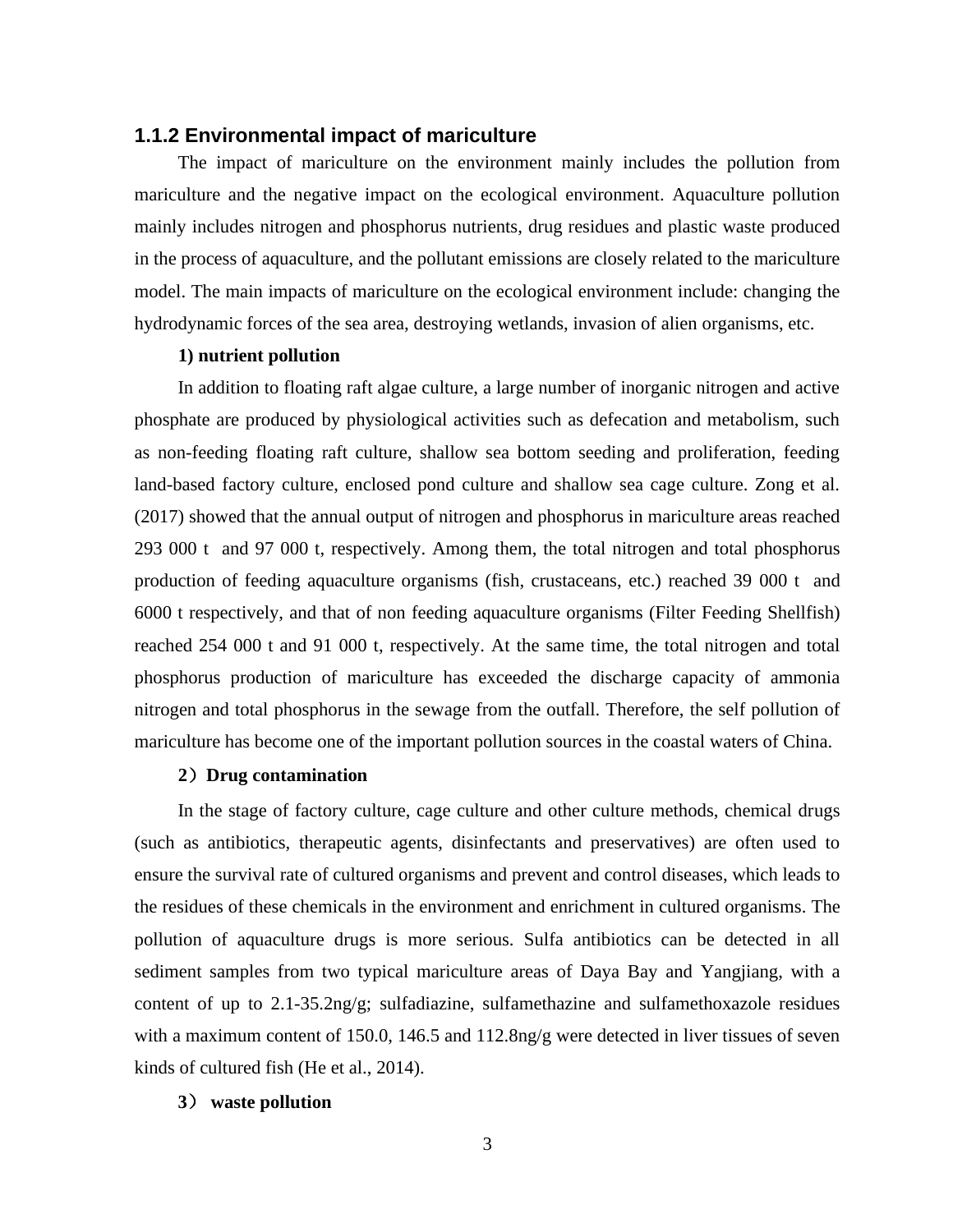Mariculture facilities require a large number of plastic materials, such as cage culture nets, floating raft culture floating cage and cage, especially the traditional fishing rafts, which use very easily broken foam plastics and wood boards, resulting in pollution of sea drift garbage, and part of the sea area is faced with the pollution of plastic garbage.

#### **4) hydrodynamic change**

High density and large-scale shallow sea floating raft culture and shallow sea cage culture will significantly change the direction and flow velocity of the sea current due to the existence of breeding facilities, slow down the rate of sea water exchange in semi-closed sea areas, thus affecting the renewal speed of marine nutrients and food, increasing pollution risk and enhancing the difficulty of supervision. For example, the aquaculture activities in Sanggou Bay have developed rapidly. From 1983 to 2011, the average half exchange time of seawater in the whole bay has been prolonged by 71%.

### **5) destruction of wetland**

Large scale aquaculture and land-based industrial aquaculture have brought negative impact on the structure, function and process of coastal wetland ecosystem, which is embodied in the huge changes in the pattern of coastal wetland, the maintenance of biological diversity and the structure of biological distribution. Through the reclamation of intertidal mudflat, the original inter-tidal habitat is transformed into artificial aquaculture pond, which occupies a large number of natural shoreline and tidal wetland, which is an important reason for affecting the health of typical marine ecosystems such as estuaries, bays and coastal wetlands.

### **6**) **invasion of alien organisms**

Although the introduction of mariculture has strongly supported the development of mariculture industry in China, some improper introduction has not considered the invasion risk of alien species due to insufficient demonstration, and improper management in the process of aquaculture has led to the escape of alien organisms, which directly endangers the survival of indigenous marine organisms in the same or similar ecological environment.

### <span id="page-6-0"></span>**1.1.3 Current management system of mariculture**

**1) spatial management of sea area**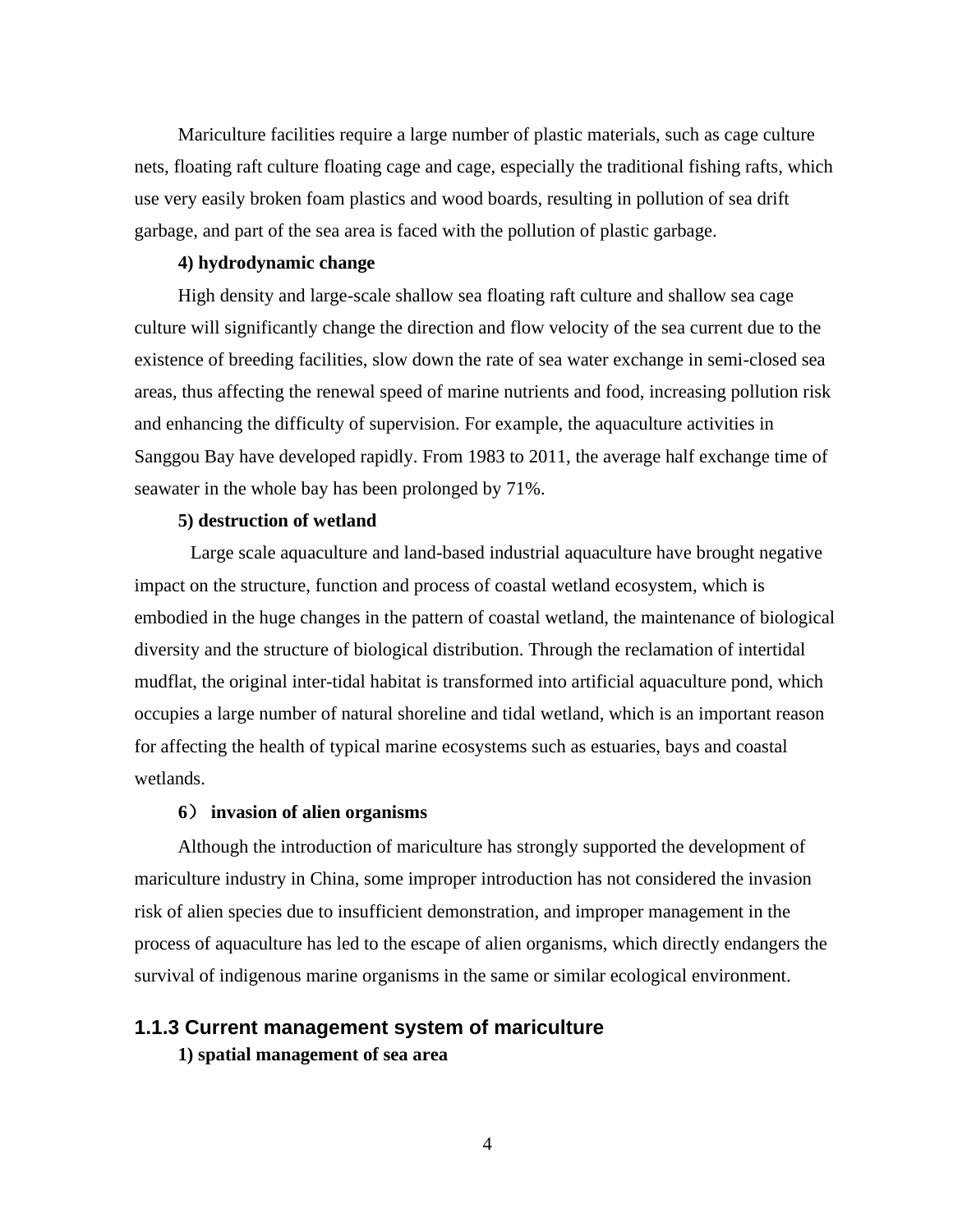The spatial planning of mariculture is mainly based on the "sea area use management law", "fisheries law" and "marine environmental protection law". The administrative offices shall examine the application submitted by the mariculturists according to law, issue licenses and other certificates to the legal persons, and grant or confirm their legal qualifications or legal rights to engage in the licensed activities. The implementation of the aquaculture license system in China is to control the species, density, scale and mode of aquaculture. According to the reasonable aquaculture density determined by the aquaculture planning, the total amount of aquaculture scale is controlled through the issuance of aquaculture license. In addition, according to the "marine environment protection law", an environmental impact assessment shall be carried out for the construction, reconstruction and expansion of mariculture farms.

### **2) pollutant discharge management**

In terms of the management of the discharge of pollutants from mariculture, China implements the formulation of discharge standards. The discharge of aquaculture wastewater shall meet the discharge standards prescribed by the state. The "discharge requirements of mariculture water" issued by the Ministry of agriculture clearly stipulates the main pollution discharge standards and relevant measurement methods in the process of mariculture production. The implementation of the discharge standard of mariculture wastewater can provide legal and technical basis for the management of mariculture pollutant discharge, and the strict implementation of the standard can effectively reduce the pollution of mariculture to the marine environment.

#### **3) seedlings and additives and management**

The input products of aquaculture refer to the seedlings, feedstuffs, fishery drugs, etc. put in the process of aquaculture. The management of aquatic fry can improve the quality of aquatic fry and prevent the invasion of alien species; the management of aquatic feed can improve the utilization rate of bait and reduce the pollution of residual bait to the environment; the management of aquatic drugs can reduce the impact of the use of fishery drugs on the environment and ensure the edible safety of aquaculture products.

### **4) ecological environment quality management**

Monitoring and evaluating the environmental indicators that have an important impact on the mariculture process and the main pollution indicators closely related to the quality of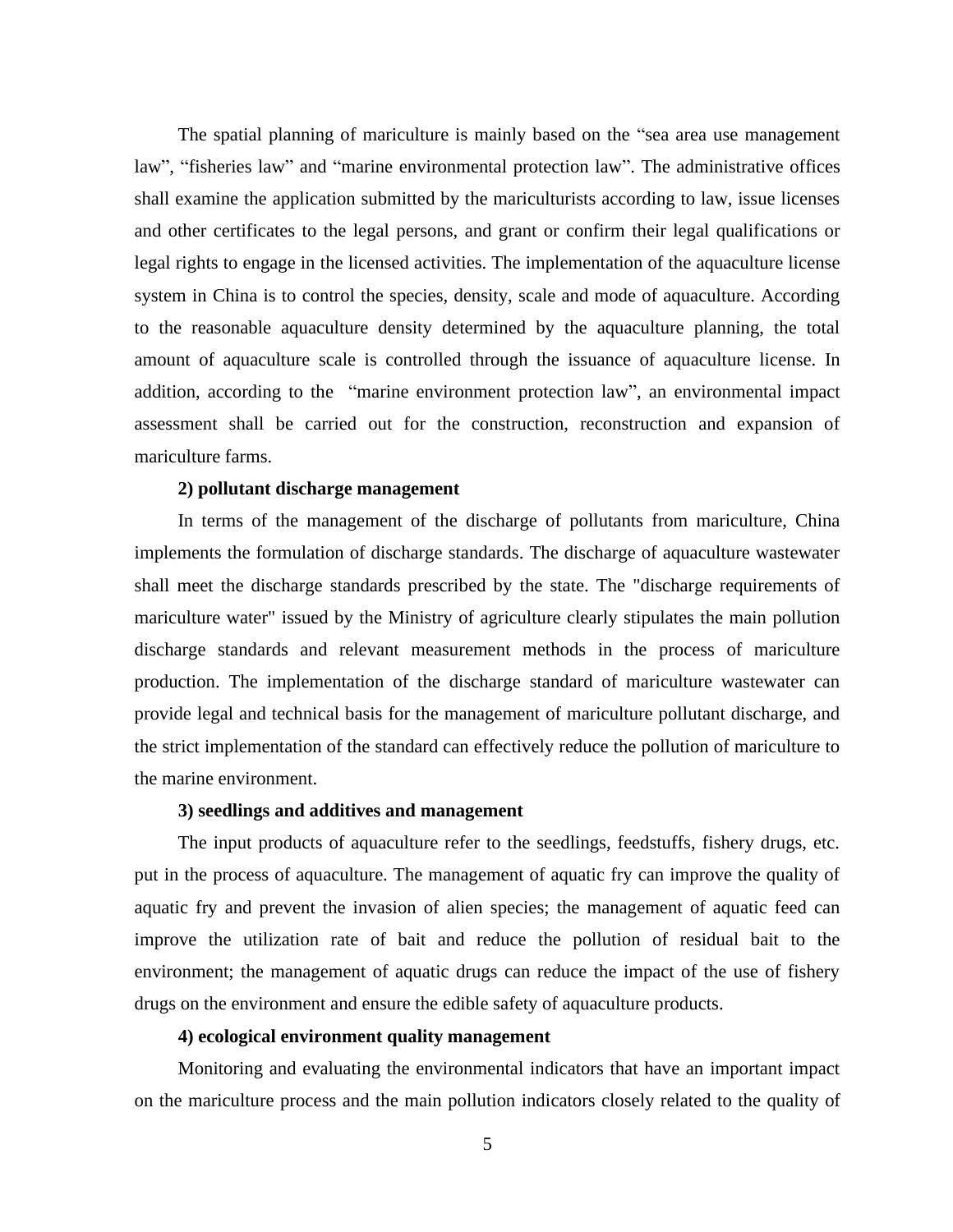aquaculture products. Sea water indexes include: water temperature, pH, dissolved oxygen, COD, BOD, nitrogen, phosphorus, pathogen, coliform, heavy metal, sulfide, pesticide and other organic compounds, etc.; sediment indexes mainly include: pathogen, fecal coliform, coliform, organic carbon, sulfide, petroleum, heavy metal, pesticide, etc. The implementation of the environmental standard system of mariculture can provide legal and technical basis for the assessment of environmental quality and ecological risk of mariculture sea area.

# <span id="page-8-0"></span>**1.1.4 Problems in pollution control of mariculture 1) Deficiencies in the regulatory management of pollutants discharge**

The regulation of pollutant discharge of mariculture is mainly based on the current discharge requirements of mariculture water, which is the recommended industry standard issued by the Ministry of Agriculture in 2007. The limit of pollutant content in mariculture tail water is also limited to suspended solids, COD, inorganic nitrogen, active phosphate, zinc, copper and other indicators. For total nitrogen, total phosphorus, as well as the characteristic disinfectants in the tail water of mariculture Antibiotics, pathogens and other indicators lack of standard constraints. Most of the industrial aquaculture enterprises only monitor the water temperature, pH, dissolved oxygen of the aquaculture water to ensure the growth of the aquaculture organisms, but generally lack the monitoring of the nutrients, dissolved organic matters, suspended solids and pathogens produced in the aquaculture process.

At present, most of the mariculture outlets have not been included in the normal supervision and monitoring, but also lack of targeted monitoring of different pollutants produced by aquaculture. Because of the huge scale of mariculture and the lack of human and material resources, it is difficult to supervise the discharge of mariculture wastewater.

### **2) lack of supervision on pollution of open aquaculture at sea**

The open culture mode, which is dominated by non baited shellfish, has not been regulated. Although there is no need to feed in the process of shellfish breeding, because of the large scale and high density of shellfish breeding, when the scale of shellfish breeding exceeds the tolerance range of environmental capacity of the local sea area, a series of potential pressures are brought to the marine ecological environment, such as the reduction of hydrodynamic force, the shortage of bait, the aggravation of self pollution of breeding, etc. At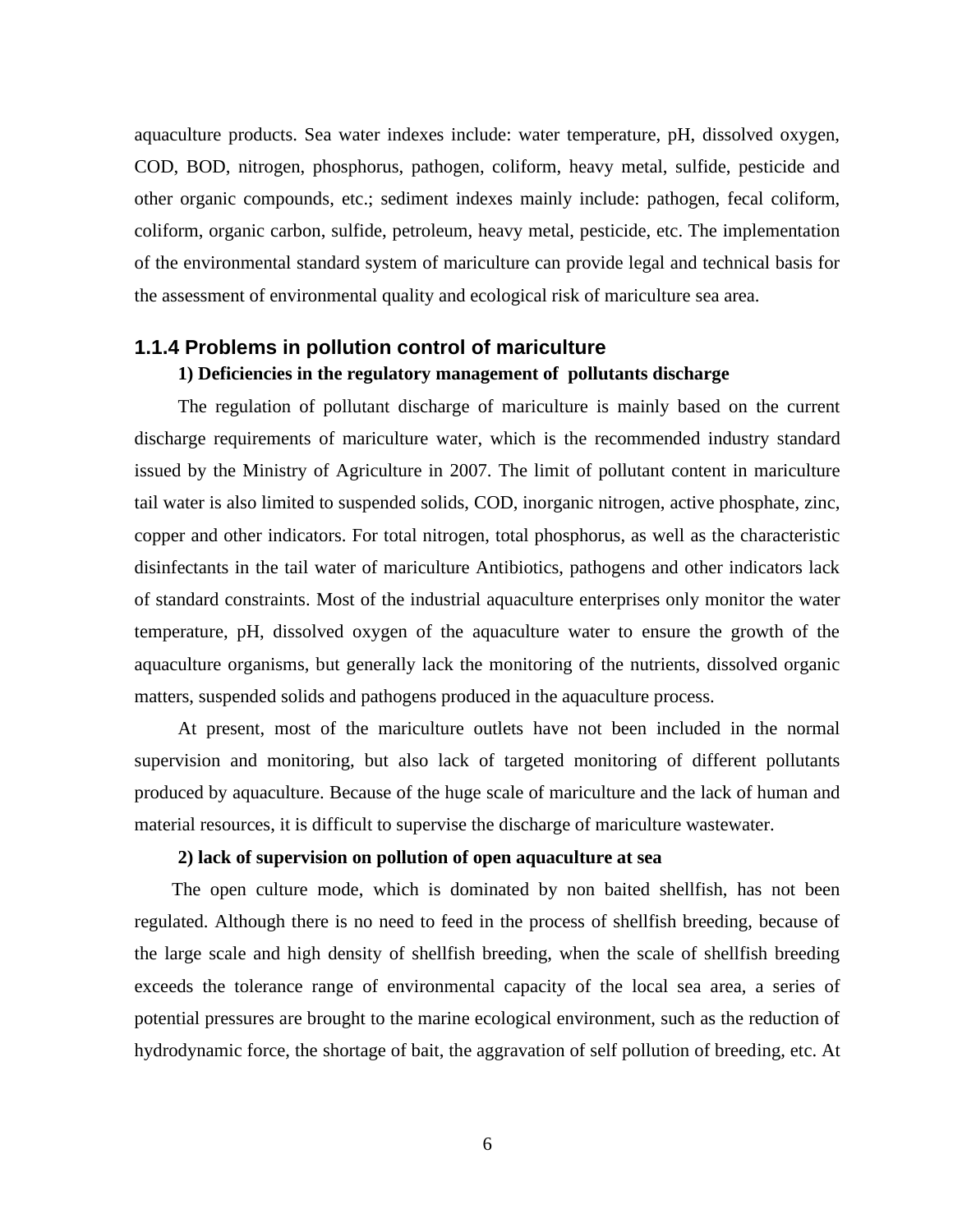the same time, the mariculture wastes, represented by plastic wastes, which are produced by open mariculture at sea, have not been regulated.

### <span id="page-9-0"></span>*1.2 Ships and their pollution*

### <span id="page-9-1"></span>**1.2.1 Development of ships and transportation**

The shipping industry has experienced a rapid development over the past few years in the world, because shipping is the most cost-effective option for global transport of goods, and over 90% of world trade is carried by sea (Kilic and Deniz, 2010). Ships emissions could also lead to negative impacts on the environmental quality of ports, ship routes, and the coastal area. This is particularly in China, where with the significant development of the economy and shipbuilding industry, the total number of ships increases rapidly, and where pollution caused by ship emissions is becoming increasingly more serious (Zhang, et al., 2017). The main types of the ships are fishing vessel, passage ship, cargo ship, etc. By the year 2017, the total number of fishing vessel in China has reached 575,300 (MAO, 2018). The total number of coast ship was 103, 180, 000 and the ocean-going ship was 2, 306. The net dead weight of the coast ship was 7044.41 million tons and the ocean-going ship was 5457.50 million tons. The passenger capacity of the coast ships was 223600 and the ocean-going ship was 20800.

### <span id="page-9-2"></span>**1.2.2 Pollution from ships**

The discharge of pollutants produced in the normal navigation of ships and the accidents of ships in the ocean will lead to marine environmental pollution. The main pollutants produced by ships include oil, domestic sewage, garbage and toxic and harmful substances.

#### **1) oil pollution**

The oil pollution caused by ships mainly includes the discharge of oily sewage and oil spill caused by various accidents during normal navigation. The sources of oily sewage in normal navigation mainly include ballast water, tank washing water and bilge water. The water content of oil pollution in the bilge of a ship is related to the carrying capacity of the ship. The oil content of the oily sewage in the bilge of different tonnage ships is about 2-20mg / L. In addition, due to accidents at sea, such as ship collision, grounding, and other accidents, oil leakage will also cause greater pollution to the marine environment

### **2) domestic sewage**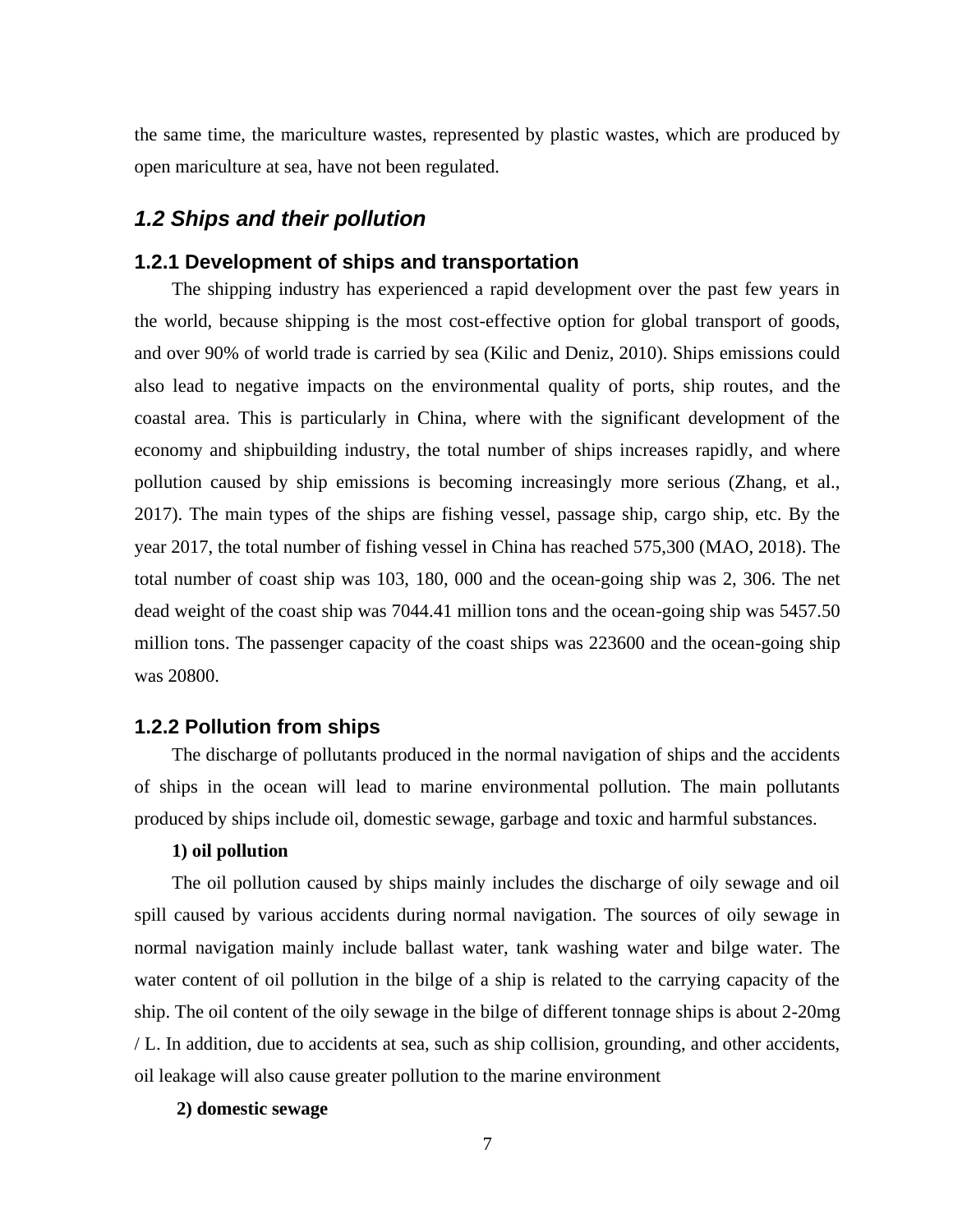Domestic sewage pollution of ships refers to the waste water and waste formed by the daily life of crew members, passengers and animals carried on ships, such as the waste water discharged from medical rooms, toilets, laundry rooms, etc. The output of domestic sewage is related to the type and use of ships. The output of domestic sewage of ocean going ships is about 50-200L/person/day. Ship sewage contains more nitrogen, phosphorus and other nutrients, which will lead to eutrophication of seawater. At the same time, there are a lot of bacteria, parasites and pathogenic microorganisms in ship sewage, which will cause serious pollution to the water body.

### **3) toxic and harmful substances**

In recent years, with the increasing number of ships transporting dangerous chemicals, the pollution caused by harmful and toxic substances is more and more serious. When the ships carrying toxic and harmful substances have accidents, they often lead to a large number of toxic and harmful substances leakage, which results in local sea area pollution. In addition, the ships carrying harmful and toxic substances in the normal shipping process will also cause pollution of the marine environment.

### **4) ship garbage**

Ship garbage refers to the wastes from various sources constantly or regularly disposed by the ship during the navigation process. These wastes mainly include work supplies, such as machine parts, packaging materials, peeling paint residue, oil cotton yarn, food residues, and other daily consumer goods produced in the life of the crew and passengers. When ocean going ships transport general bulk cargo, there is an average of 1t waste per 100t to 150t cargo, and 70kg waste per 100t cargo in bulk. If these wastes are discharged into the sea without treatment, it will have a serious impact on marine organisms and marine eco-environment.

### <span id="page-10-0"></span>**1.2.3 Management of pollution from ships**

At present, the management of marine pollution is mainly based on the "environmental protection law", the "water pollution prevention law" and the "marine environmental protection law", as well as some management regulations formulated on its basis, such as the regulations on the management of marine environmental pollution from ships. The above laws and regulations have clear provisions on the discharge of marine pollutants. According to the "water pollution prevention law", the discharge of oily sewage and domestic sewage shall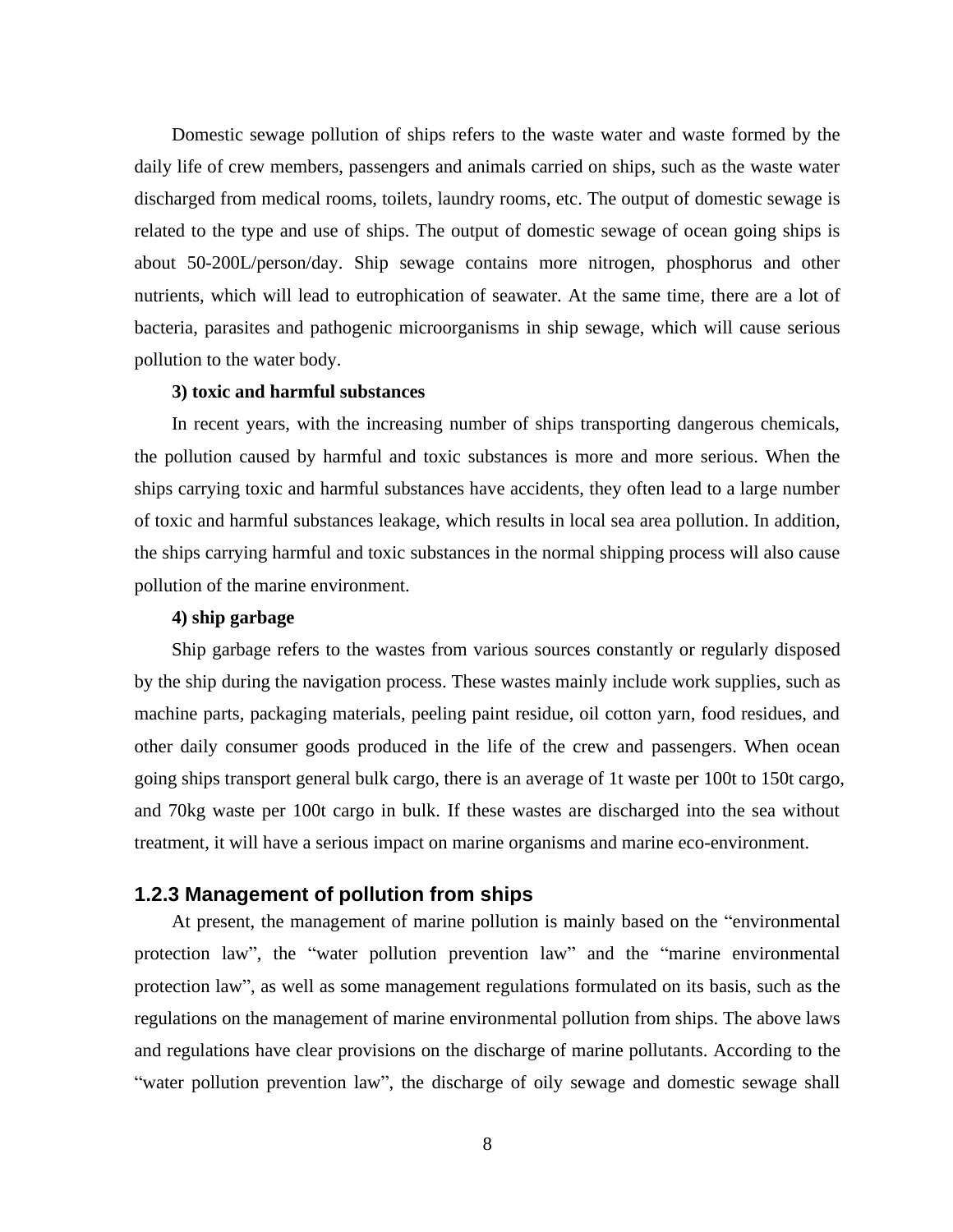conform to the standards for the discharge of pollutants from ships. The residual oil and waste oil of a ship shall be recovered and shall not be discharged into a water body. It is forbidden to dump ship garbage into the water body. When carrying oil or toxic goods, the ship shall take measures to prevent overflow and leakage, so as to prevent water pollution caused by falling of the goods. "

In the specific practice and operation level of ship pollution prevention and control, the national ship water pollutant emission control standard (GB 3552-2018) was officially promulgated in 2018. Compared with the original discharge standard, the requirements for sewage discharge control of ships containing toxic liquid substances have been added; in terms of domestic sewage discharge control, six indicators, such as pH value, ammonia nitrogen and total phosphorus, have been added; the classification scheme and discharge control requirements of ships' garbage have been adjusted; the standard monitoring methods for oil sewage and domestic sewage at the machine have been clarified.

### <span id="page-11-0"></span>**1.2.4 Problems of pollution control of ships**

(1) The pollutants produced in the normal shipping process of the ship mainly include oily sewage, domestic sewage, toxic and harmful substances, ship garbage, etc. Different kinds of ship pollutants make the treatment of ship pollutants more difficult.

(2) The pollutants discharged into the marine environment by the ship can not be limited to a certain area. Because of the mobility of sea water, the pollutants will also diffuse with the flow of sea water, which causes many inconvenience for the treatment of ship pollution.

(3) Oil, plastic waste and other pollutants are difficult to degrade and transfer independently after being discharged into the ocean, which will slowly accumulate in the ocean, thus damaging the marine ecological balance. Some toxic and harmful substances can be enriched in marine organisms, and then affect human health through the food chain.

(4) Due to the change of water volume, turbulence and other ship's own environmental factors, the traditional pollutant treatment technology is not easy to implement.

### <span id="page-11-1"></span>*1.3 Evaluation methods*

### <span id="page-11-2"></span>**1.3.1 Mariculture**

Now, the cultured organisms were usually divided into two types for the evaluation of self-pollution of mariculture, the artificial-feeding organisms (mainly fish, shrimp, crab, etc.)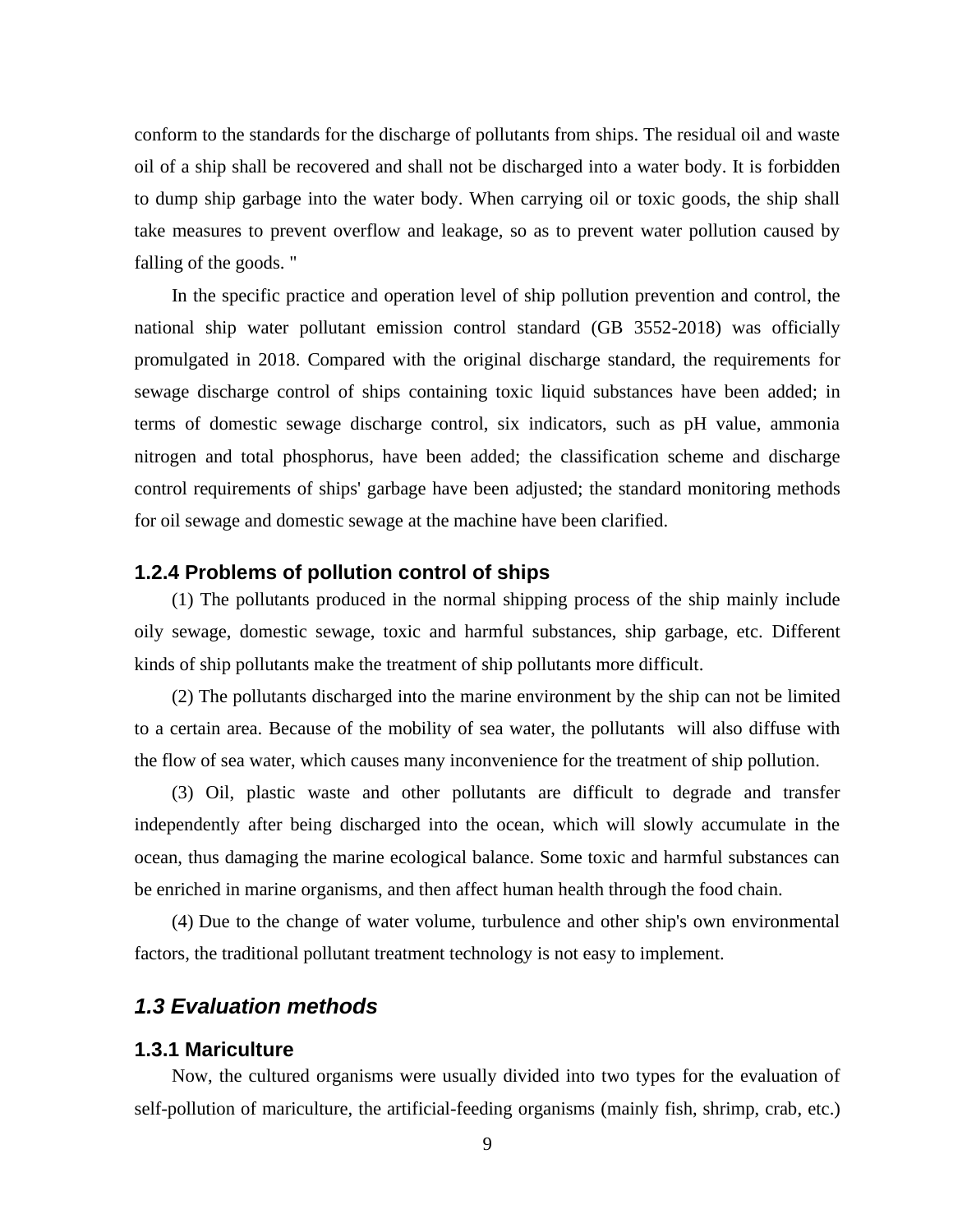and the non-feeding organisms (mainly filter-feeding bivalves, such as mussels, oyster, scallops, etc.). For the artificial-feeding organisms, the evaluations of self-pollution are mainly determined by the method of chemical analysis, material balance, or improvement methods of them. The method of chemical analysis is usually used to estimate the pollution of pond culture. The concentration difference of nitrogen and phosphate in the intake and outlet water combined with the water discharge of the pond to evaluate the amount of nitrogen and phosphate discharged from the cultured organisms**.** The nitrogen and phosphate discharge will be calculated as the equation (Zhang et al.,  $2003$ ):

$$
P = Q \times (C_{\text{out}} - C_{\text{int}}) \times 10^{-6}
$$

where

*P* —— the nitrogen or phosphate discharge (t);

*Q* —— water discharge of the pond (L);

*C*<sub>out</sub> and *C*<sub>int</sub> —— the concentrations of the water in the outlet and intake of the pond  $(mg/l)$ .

For the method of material balance, the amount of the diets, the yield of the cultured organisms, the contents of N and P in the cultured organisms are used to estimate the selfpollution of the mariculture. The method of material balance is usually used to estimate the self-pollution of the net cage culture. It will be calculated as the following equation(Zhao et al., 2004):

$$
P = S - W
$$

where

*P* —— the nitrogen or phosphate discharge;

*S* —— the contents of N and P in the diets;

*W* —— the contents of N and P in the cultured organisms.

For the non-feeding organisms (mainly filter-feeding bivalves, such as mussels, oyster, scallops, etc.), the amount of nitrogen and phosphate discharged from the cultured organisms were evaluated by in situ determination. The key parameters which were biodeposition rate and excretion rate of dissolved nitrogen or phosphate will be obtained from the in situ experiment. Biodeposits were collected by traps. Biodeposition traps were randomly hung the cultivation raft by ropes (Fig.3). The material in the traps was allowed to settle before carefully siphoning off the overlying water. Nitrogen and phosphate excretion rates of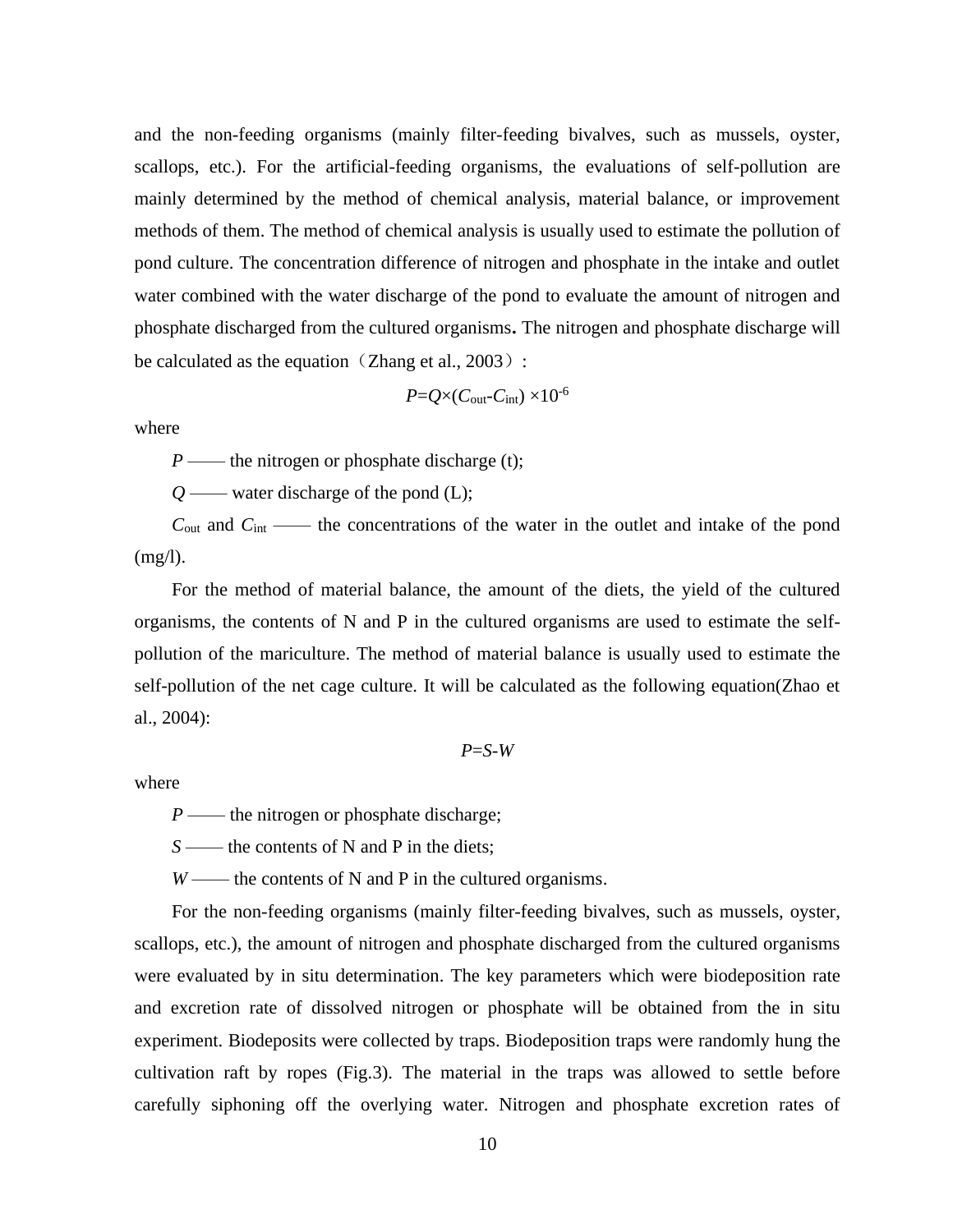shellfish were measured in closed respiration chambers with rubber plugs containing field seawater. Chambers were hung the raft by net cages and immersed in seawater to maintain constant ambient water temperature. After cultivation the chambers were taken out, the test shellfish were removed and water samples of every chamber were collected immediately. All the samples collected in the field after cultivation were transplanted to the laboratory for determination.

The key parameters obtained from the field experiment combined with the yield of the cultured organisms and the cultured period of the cultured organisms to obtain the amount of nitrogen and phosphate discharged from the cultured organisms.



**Fig.3 Schematic diagram of the biodeposition trap** 

The biodeposition rate of the non-feeding organisms will be calculated as the equation (Yuan et al., 2010):

$$
R_b = (W_b - W_c)/N \cdot T
$$

where

 $R_b$ —— the biodeposition rate (g/ind/d);

 $W_b$  —— the biodeposit collected in the trap containing shellfish (g);

 $W_c$  —— the sediments collected in the traps without shellfish (control) (g);

*T* —— the time of the measurement period (d);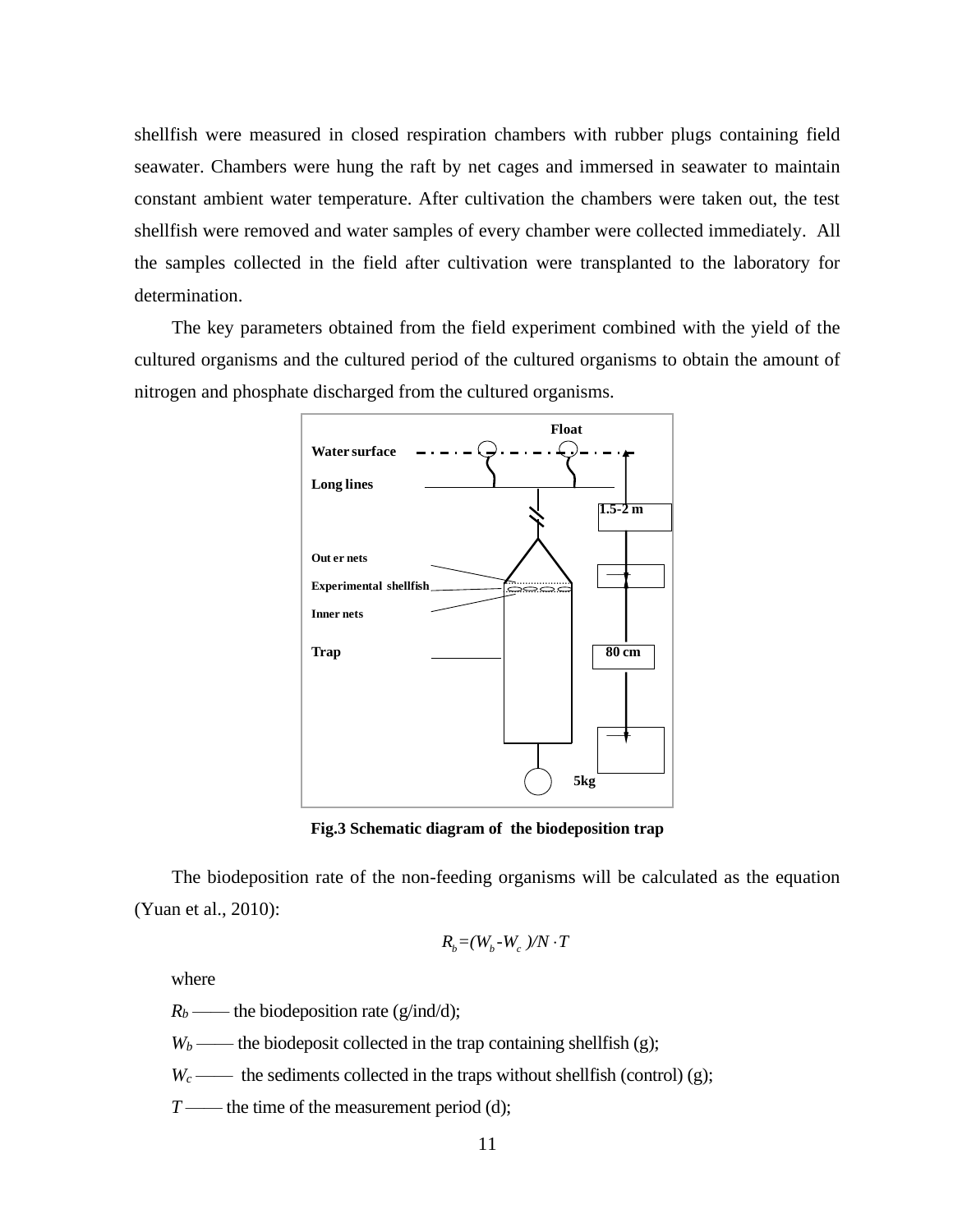*N* —— the number of animals in the trap (ind).

The excretion rates of dissolved nitrogen and phosphate of the shellfish will be calculated as following:

$$
R_e = \frac{(C_{t1} - C_{t0}) \times V_r}{N \times (t1 - t0)}
$$

where

 $R_e$ —— the ammonium or phosphate rate of dissolved nitrogen and phosphate (mg/ind/d); *t*0 and *t*1 —— the beginning and end times of the measurement period (h);

 $C_{t1}$  and  $C_{t0}$  —— the ammonium and phosphate concentrations in water at the time  $t1$  and *t*0 (mg/l);

 $V_r$ —— the volume of respiratory chamber (L);

*N* —— the number of shellfish in the chamber (ind).

### <span id="page-14-0"></span>**1.3.2 Ships**

Ship emissions mainly include domestic sewage, oil, which will affect the marine environmental quality in the coastal area. The total amount of the domestic sewage discharged from the ships was in correlation with the daily output per capita of the domestic sewage, the number of the people in the ships, and quantity of the ships (Dong, et al., 1999; Liu, et al., 2009). It can be calculated as the following equation:

$$
Q = n \times q \times 10^{-3}
$$

where

 $Q \longrightarrow$  the annual discharge amount of the domestic sewage  $(m^3)$ ;

 $n \rightarrow$  the number of the people in the ship (ind);

*q* —— the average daily output per capita of the domestic sewage (L/ind·d).

 The amount of each pollutant discharged from the ships was related to the concentration of the each pollutant in the domestic sewage. The parameters mentioned above can be obtained by in situ determination and empirical coefficient, or from the related standards based on the type of the ships.

The amount of oily sewage discharged from the ships depending on the daily output of oily sewage, quantity of the ships, and the navigation days. And the amount of oil discharged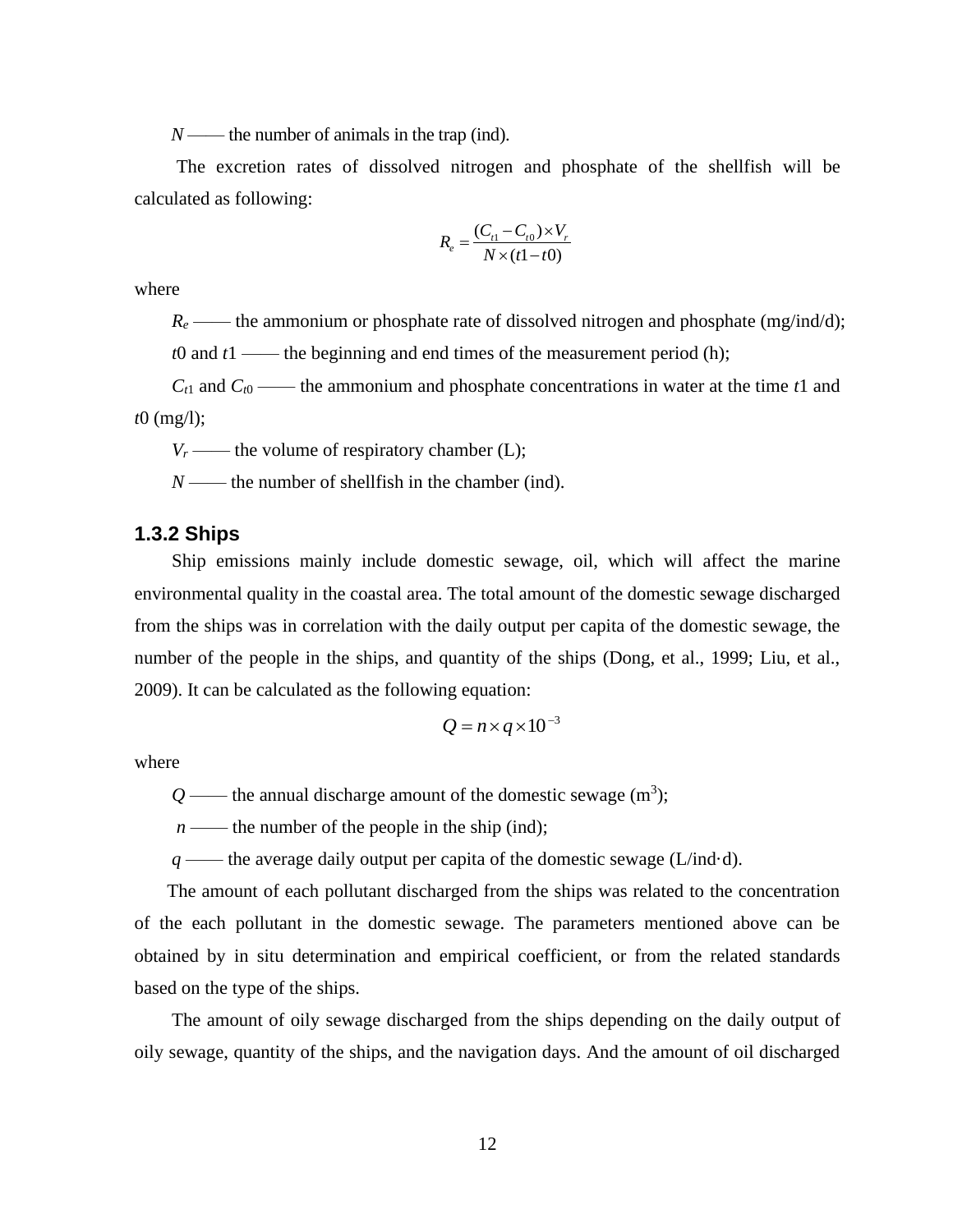from the ships can be calculated when the concentration of the oil in oily sewage was obtained (Huang, et al, 2008). It can be simplified as the equation:

$$
Q = P \times D \times C \times 10^{-6}
$$

where

 $Q \longrightarrow$  the annual discharge amount of the oil (t);

*P* —— the daily output of oily sewage (t/d);

*D* —— the average navigation days (d);

*C* —— the concentration of the oil in oily sewage  $(g/m<sup>3</sup>)$ .

 In Activity 4 of Output 3.1.2 entitled "Reduced pollutant levels by enforcement and control in demonstration sites", the project will support for monitoring and acquisition of data for sharing on pollutants from atmosphere-based, fertilizer use and sea-based sources, and production of data products of Yellow Sea. One of the main tasks in the project is the assessment of the mariculture pollution and ship-based pollution in the Yellow Sea in PR China. It specifically seeks to assess the total amounts of pollutants discharged from mariculture and ships in coastal areas of the Yellow Sea, which is the basis for management actions to control pollutants in this region, and to present management actions to reduce the sea-based pollution. The methodologies established here are supposed to be applicable to the whole Yellow Sea Region.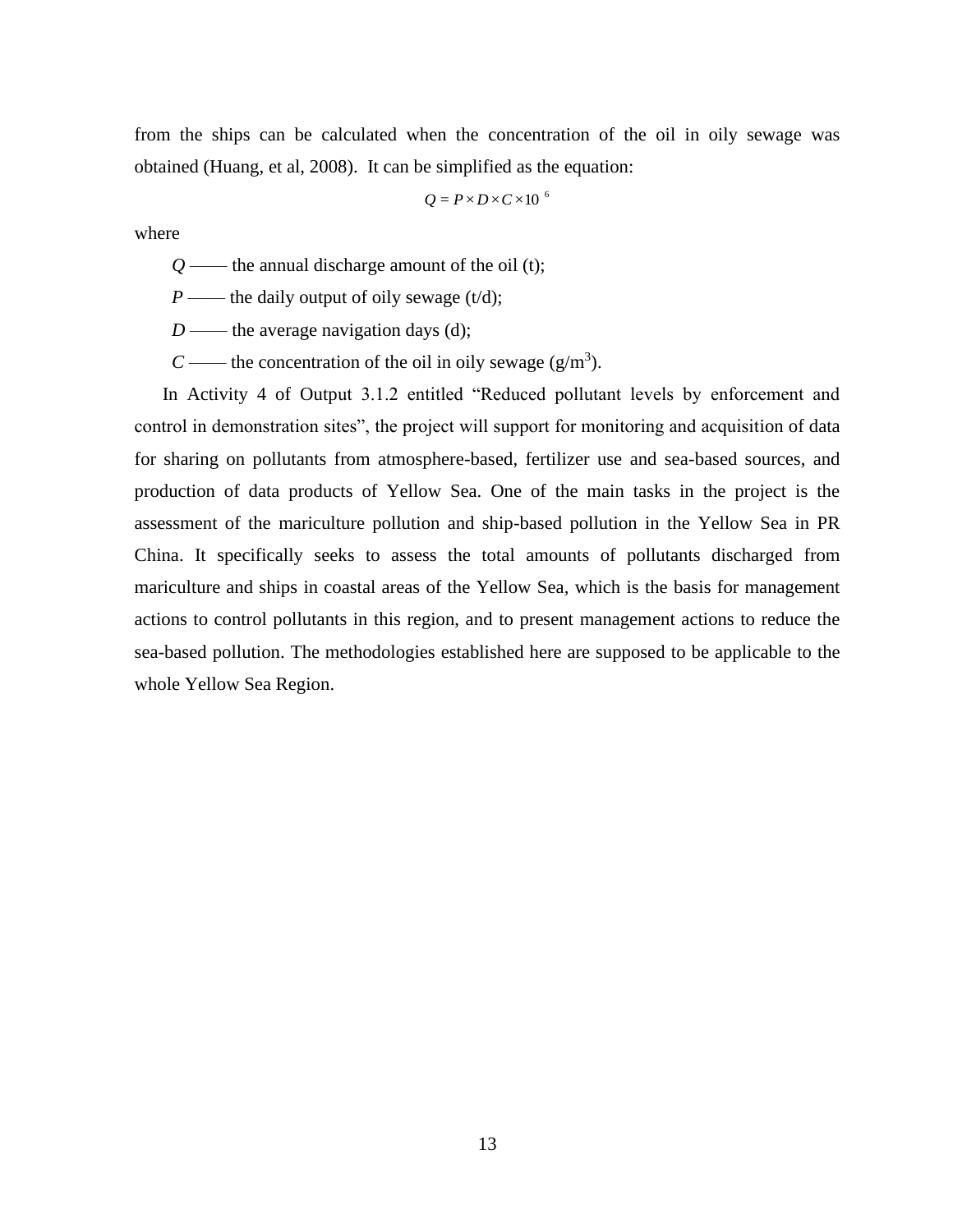# <span id="page-16-0"></span>**2. Background**

# <span id="page-16-1"></span>*2.1 Mariculture in coastal area of Yellow Sea*

The coastal areas of Yellow Sea include coastal area of Jiangsu province and parts of Shandong and Liaoning province in north China. The scales of the mariculture of Shandong and Liaoning province were much larger than other provinces in China, the mariculture productions of which was reached 519 and 308 million tons, respectively. Mostly mariculture zones of Shandong and Liaoning province were located in coastal area of the Yellow Sea. The mainly mariculture zones and their mainly culture organisms, culture types in coastal area of Yellow Sea were shown as Tab.1.

| <b>Mariculture zone</b>                                        | <b>Culture organism</b>           | <b>Culture type</b>                                        |
|----------------------------------------------------------------|-----------------------------------|------------------------------------------------------------|
| Liaoning Dandong mariculture zone                              | Manila clam, Meretrix<br>meretrix | Bottom culture                                             |
| Liaoning Donggang mariculture zone                             | Manila clam, Meretrix<br>meretrix | Bottom culture                                             |
| Liaonning Dalijia mariculture zone                             | Scallop                           | Floating raft culture                                      |
| Liaonning Zhuanghe bottom culture zone                         | Manila clam                       | Bottom culture                                             |
| Liaonning Zhangzidao mariculture zone                          | Scallop, Sea cucumber             | Floating raft culture, Bottom culture                      |
| Liaoning Changhai mariculture zone                             | Scallop, Sea cucumber,<br>Mussel  | Floating raft culture, Bottom culture                      |
| Shandong Penglai mariculture zone                              | Scallop, Sea cucumber             | Floating raft culture, Bottom culture                      |
| Shandong Changdao mariculture zone                             | Scallop, fish                     | Floating raft culture, Net cage culture                    |
| Shandong Muping mariculture zone                               | Scallop, Sea cucumber             | Floating raft culture, Bottom culture                      |
| Shandong Weihai mariculture zone                               | Scallop, Sea cucumber,<br>Oyster  | Floating raft culture, Bottom culture                      |
| Shandong Rongcheng mariculture zone                            | Sea cucumber, Oyster,<br>Fish     | Floating raft culture, Bottom culture,<br>Net cage culture |
| Shandong Wendeng mariculture zone                              | Oyster, Manila clam               | Floating raft culture, Bottom culture                      |
| Shandong Rushan mariculture zone                               | Oyster, Manila clam               | Floating raft culture, Bottom culture                      |
| Shandong Haiyang mariculture zone                              | Manila clam, Razor clam           | Bottom culture                                             |
| Shandong Rizhao mariculture zone                               | Mussel, Scallop, Oyster           | Floating raft culture                                      |
| Shandong Lingshan Bay mariculture zone Mussel, Scallop, Manila |                                   | Floating raft culture, Bottom culture                      |

Tab.1 The mainly mariculture zones in coastal area of Yellow Sea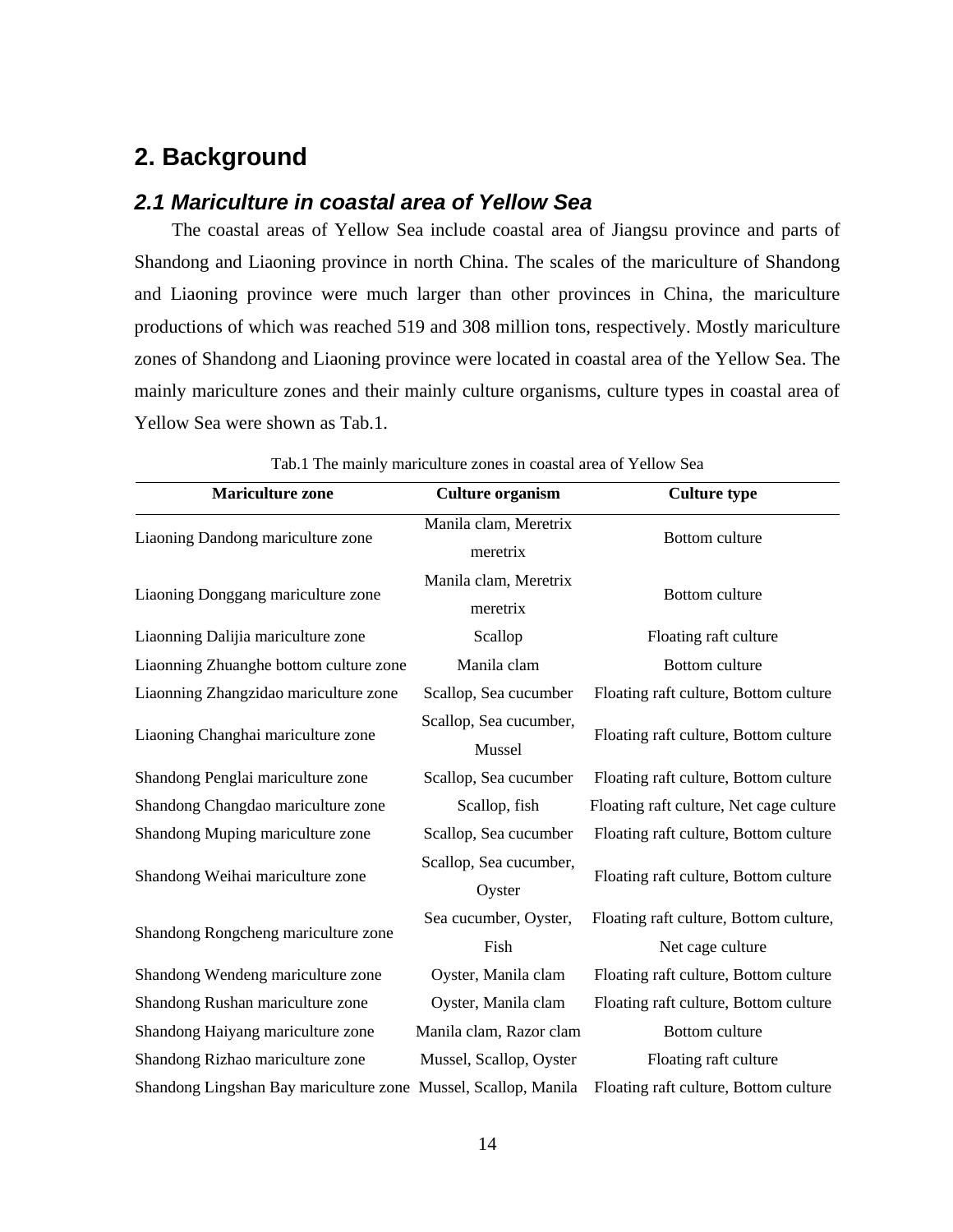| <b>Mariculture zone</b>               | <b>Culture organism</b>        | <b>Culture type</b>                   |  |
|---------------------------------------|--------------------------------|---------------------------------------|--|
|                                       | clam                           |                                       |  |
| Shandong Aoshan Bay mariculture zone  | Mussel, Oyster, Manila<br>clam | Floating raft culture, Bottom culture |  |
| Jiangsu Haizhou Bay mariculture zone  | Mussel, Oyster                 | Floating raft culture                 |  |
| Jiangsu Qidong shellfish culture zone | Meretrix meretrix              | Bottom culture                        |  |

# <span id="page-17-0"></span>*2.2 Ships in coastal area of Yellow Sea*

The impact of ship pollutant discharge on the ecological environment of the Yellow Sea should be concerned. Among the top 10 ports in terms of cargo throughput in China, ships of 7 ports need to pass through the Yellow Sea. Every year, there are 3 039 792 ships passing through the Yellow Sea in Liaoning, Shandong and Jiangsu, with a cargo throughput of 2 686 382 897 tons and a passenger transport volume of 92 639 995. The information of ships entering and leaving ports in Liaoning, Shandong and Jiangsu provinces is shown in Table 2. In addition, the fisheries in Liaoning, Shandong and Jiangsu provinces are relatively developed. The number of motorized fishing boats in the three provinces is about 35 000, and the annual operation time of motorized fishing boats at sea is basically more than 200 days.

Tab.2 The information of the ships in/out port in the coastal of the Yellow Sea

|                         | <b>Liaoning Province</b> | <b>Shandong Province</b> | Jiangsu Province | <b>Yellow Sea</b> |
|-------------------------|--------------------------|--------------------------|------------------|-------------------|
| The amount of the ships | 521510                   | 583377                   | 1934905          | 3039792           |
| Tonnage                 | 1372336186               | 2607887934               | 3539224925       | 7519449045        |
| Deadweight capacity (t) | 1556206605               | 3482170965               | 15002576542      | 20040954112       |
| Cargo throughput (t)    | 535595346                | 1062246322               | 1088541229       | 2686382897        |
| Passenger traffic       | 10888330                 | 25754326                 | 55997339         | 92639995          |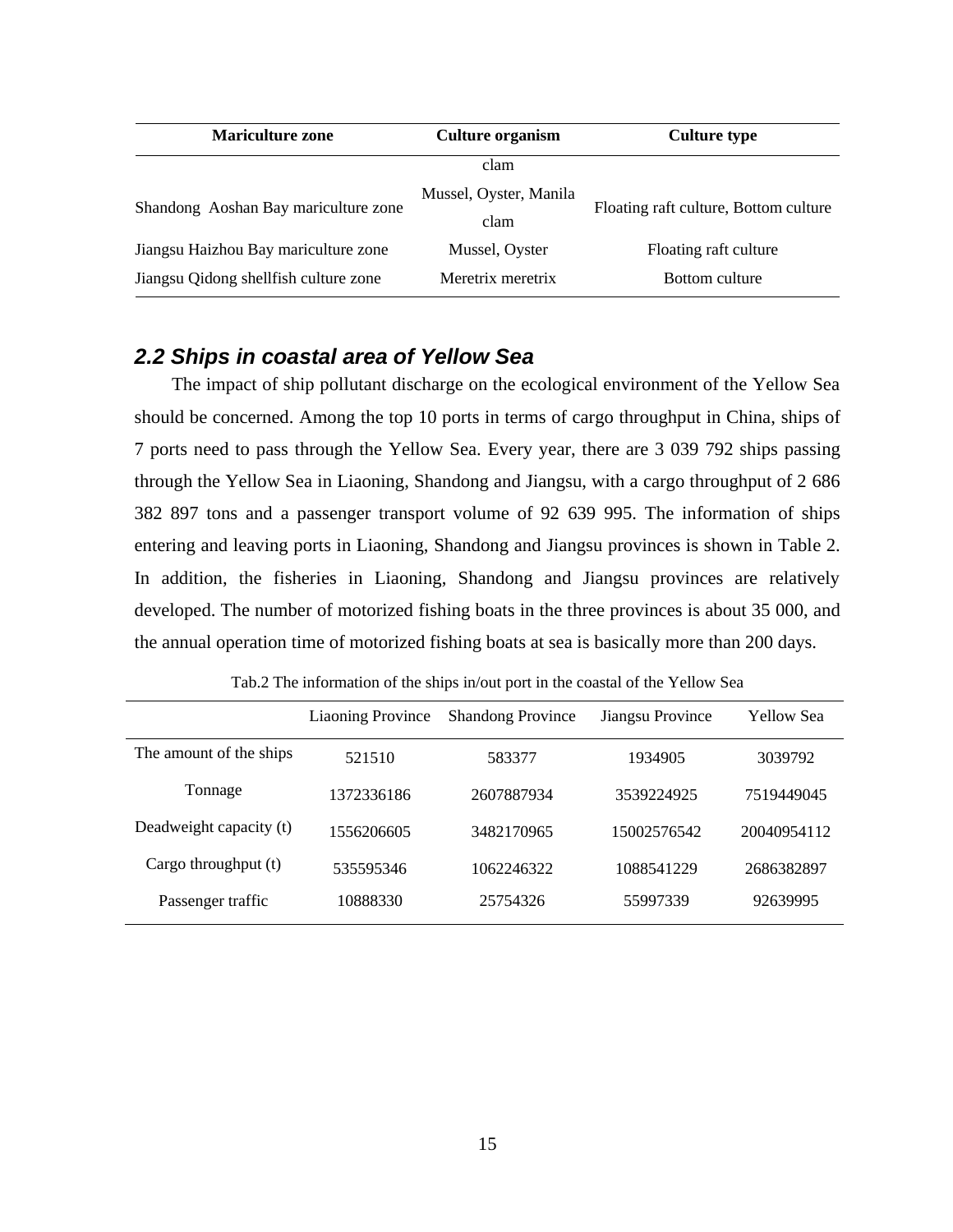# <span id="page-18-0"></span>**3. Objective and contents**

The objective underlying the proposed consultancy is to establish the assessment model of nutrients discharged from mariculture, pollutants discharged from ships and assess the total amounts of nitrogen and phosphate in various forms discharged from mariculture and pollutants discharged from ships in coastal areas of the Yellow Sea.

The main research contents of this demonstration activity are as follows:

(1) Establish the assessment model of nutrients (nitrogen and phosphate) in discharged from different culture systems of mariculture in coastal areas of the Yellow Sea.

(2) Investigate the yield of different cultured organisms as well as its nutrients discharge coefficient in the cage culture and raft culture systems during the cultured period in coastal areas of the Yellow Sea.

(3) Investigate the yield of non-feeding organisms and the content of nitrogen and phosphate in vivo, then, assess the amounts of nitrogen and phosphate uptake from the marine environment in the Yellow Sea during cultured period by the organisms.

(4) Assess the amounts of nitrogen and phosphate discharged from mariculture in the Yellow Sea based on the established assessment model and the investigation data.

This report is expected to deliver the following results:

(1) Methodologies for monitoring and assessment of nutrients discharged from mariculture and pollutants discharged from ships;

(2) An assessment report of the amounts of nutrients discharged from mariculture and pollutants discharged from ships in the Yellow Sea.

16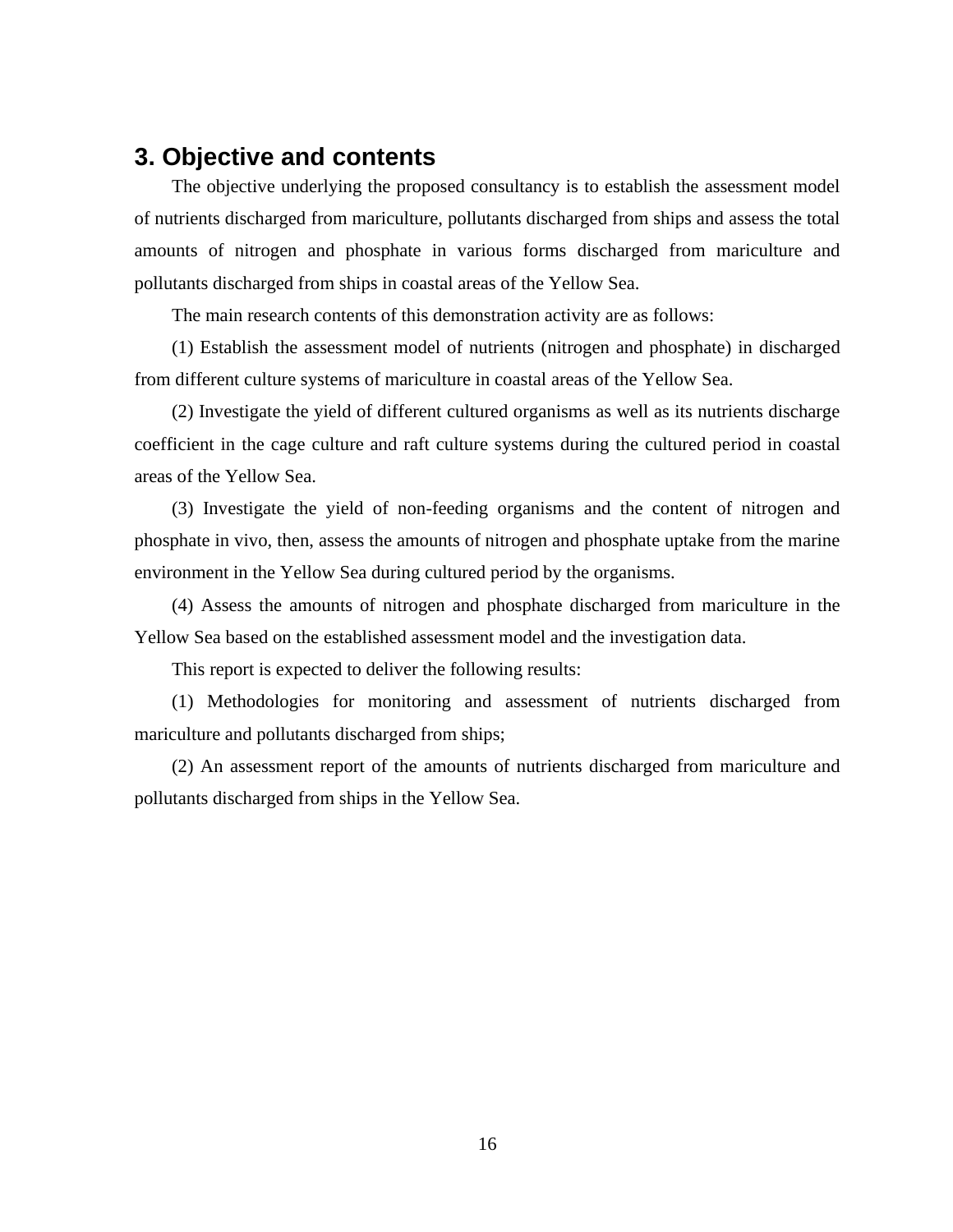# <span id="page-19-0"></span>**4. Method description**

### <span id="page-19-1"></span>*4.1 Workflow*

According to objectives given above, workflow as Fig.4 will be adopted. Detail content of works for each task is described in the following.



**Fig.4 Diagram of workflow**

### <span id="page-19-2"></span>*4.2 Mariculture*

Based on above, in order to assess the nutrients discharged from mariculture, the cultured organisms will be classified as two types: artificial-feeding organisms and non-feeding organisms. The N or P discharge coefficients of the artificial-feeding organisms were investigated in the First China Pollution Source Census based on different culture types and different areas by the methods of chemical analysis and material balance. It is fit for the evaluation of the mariculture pollution of large areas in China, including the Yellow Sea. So, the assessment method of artificial-feeding organisms will be established based on N or P discharge coefficients. The pollutions of non-feeding organisms in north China were studied by many researchers including the team of this project. Thus, the assessment methods will be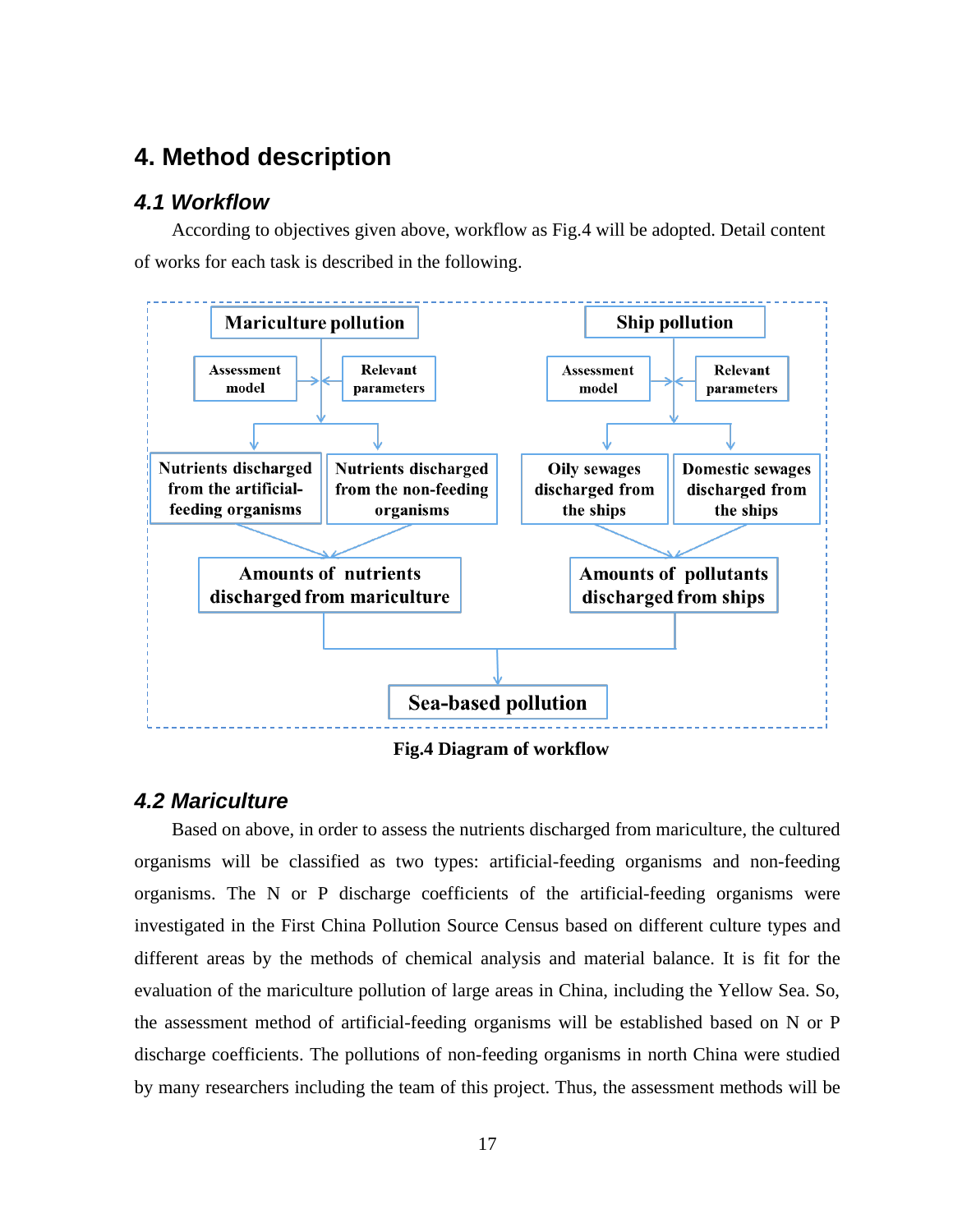established based on our research and literatures. Detail equation for the assessment is described in the following.

• The self-pollutant loading of the artificial-feeding organisms will be calculated as the equation (Zong et al., 2017):

$$
L_a = R_a \times W \times 10^{-3}
$$

where

- $L_a$ —— the total amounts of N or P discharge from the cultured organisms (t);
- $R_a$  —— the N or P discharge coefficient of the cultured organism (kg/t);
- *W* —— the yield of the cultured organism (t).
- The self-pollutant loading (N and P) of the non-feeding organisms will be calculated as the equations:

$$
L = L_p + L_d
$$
  
\n
$$
L_p = N \times R_b \times C_i \times T \times 10^{-6}
$$
  
\n
$$
L_d = N \times R_e \times T \times 10^{-9}
$$

where

- *L* —— the total amount of N or P discharge from the cultured organisms (t);
- $L_p$  —— the amount of particulate N or P (t);
- $L_d$  —— the amount of dissolved N or P (t);
- *N* —— the number of cultured organisms (ind);
- $R_b$ —— the biodeposition rate (g/ind/d);
- $C_i$ —— the content of N or P in the particulate matter  $(\%)$ ;
- *T* —— the time of the cultural period (d);
- $R_e$ —— the excretion rate of dissolved N or P (mg/ind/d).
- The nutrients (N and P) uptake amount of the non-feeding organisms will be calculated as the equation:

$$
L_n = R_n \times W
$$

where

- $L_n$ —— the uptake amount of N or P by the cultured organisms (t);
- $R_n$ —— the content of N or P in the cultured organisms  $(\%)$ ;
- *W* —— the yield of the cultured organisms (t).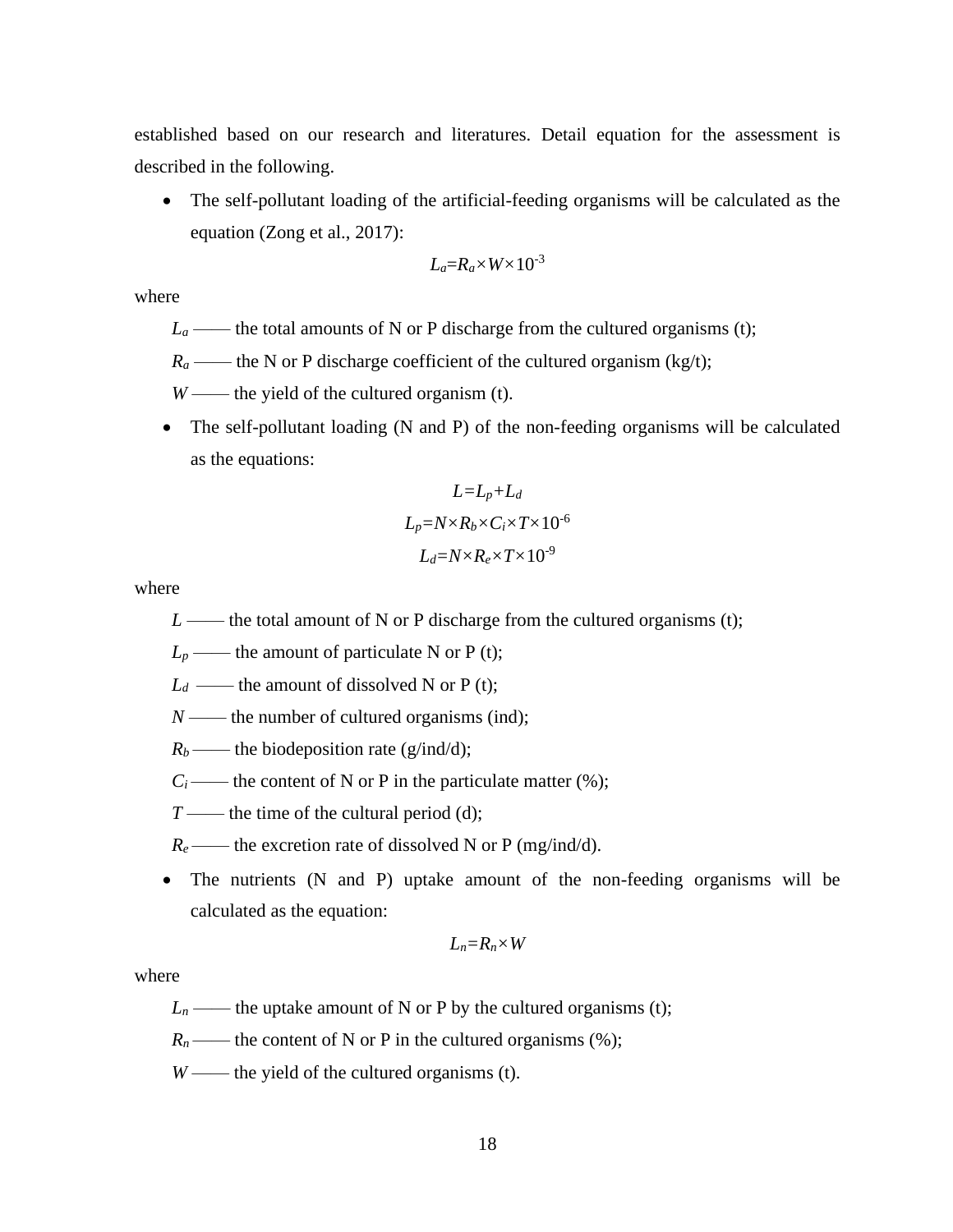### <span id="page-21-0"></span>*4.3 Ships*

Assessment method for the pollutants in the domestic sewage and oil discharged from the ships will be established based on the methods mentioned above. The demanded parameters can be obtained by in situ determination and empirical coefficient, or from the related standards based on the type of the ships. The amounts of pollutants from the ships can be assessed as the following equations.

• The total amount of pollutant in the domestic sewage discharged from the ships will be calculated as the equations:

$$
Q = N \times P \times D
$$
  
 
$$
W_i = C_i \times Q \times 10^{-9}
$$

where

*Q* —— the annual discharge amount of the domestic sewage (L);

*N* —— the number of the ships;

*P* —— the average daily output of the domestic sewage of the ship (L);

*D*—— the average navigation days in coastal area of Yellow Sea (d);

 $W_i$  —— the annual discharge amount of each pollutant in the domestic sewage (t);

 $C_i$  —— concentration of the each pollutant in the domestic sewage (mg/L).

• The total amount of oil discharged from the ships will be calculated as the equation:

$$
Q = D \times N \times C \times 10^{-6}
$$

where

*Q* —— the annual discharge amount of the oil (t);

*P* —— the daily output of oily sewage of each ship (t/ind·d);

*D* —— the average navigation days in coastal area of Yellow Sea (d);

*N* —— the number of the ships;

 $C \rightarrow$  the content of the oil in oily sewage (‰).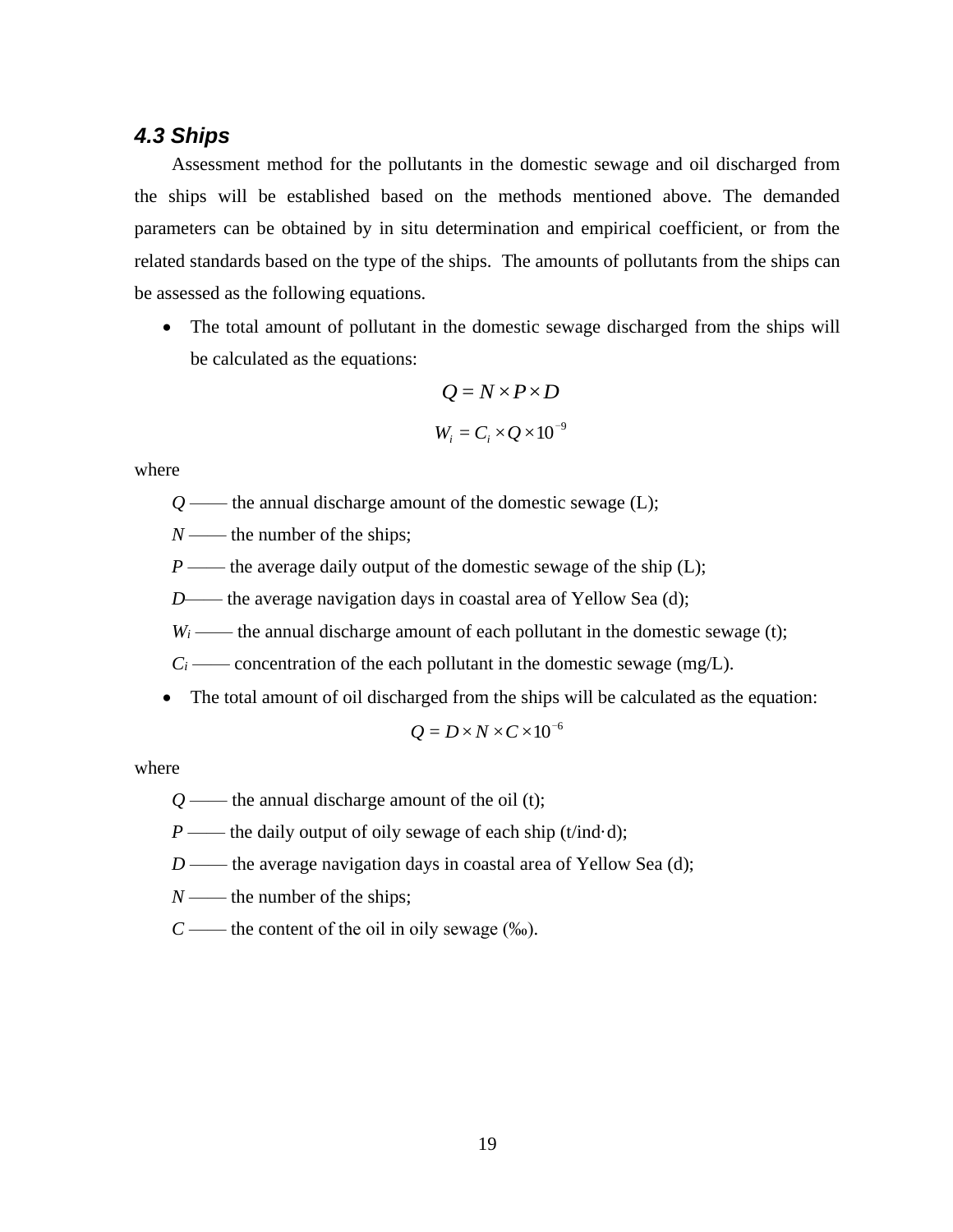# <span id="page-22-0"></span>**5. Results and discussion**

## <span id="page-22-1"></span>*5.1 Pollutants discharged from sea-based mariculture*

# <span id="page-22-2"></span>**5.1.1 The self-pollutant loading of the artificial-feeding cultured organisms**

### **1) cultivation production**

According to the field survey and the statistical results of "2018 China fishery statistical yearbook", there are a large number of aquaculture species in the Yellow Sea coastal waters, basically including all aquaculture species in China, and the biological yield of mariculture is shown in Table 3. Among all the mariculture organisms (fish, crustaceans, etc.) in the Yellow Sea, the highest yield of sea cucumber is 130000 tons. The next are *Penaeus vannamei* and snails, while the sea bream and grouper are less cultured in the Yellow Sea. The highest yield of fish culture is *Paralichthys olivaceus*, reaching about 70000 tons.

| Organisms          | <b>Liaoning Province</b> | <b>Shandong Province</b> | Jiangsu Province | <b>Yellow Sea</b> |
|--------------------|--------------------------|--------------------------|------------------|-------------------|
| Weever             | 5342                     | 11219                    | 1562             | 18123             |
| Left-eye flounder  | 35084                    | 29254                    | 6409             | 70747             |
| Red drum           |                          | 2880                     |                  | 2880              |
| Snapper            | $\overline{4}$           | 184                      | 89               | 276               |
| Grouper            |                          | 58                       | 10               | 68                |
| Pufferfish         | 2553                     | 3714                     | 183              | 6450              |
| Right-eye flounder |                          | 3547                     | 2337             | 5884              |
| Swimming crab      | 3031                     | 10593                    | 32569            | 46193             |
| Green crab         |                          |                          | 1972             | 1972              |
| White-leg shrimp   | 8918                     | 65616                    | 21248            | 95782             |
| Tiger prawn        |                          | 265                      | 8664             | 8929              |
| Chinese shrimp     | 8871                     | 5595                     | 6652             | 21118             |
| Japanese shrimp    | 5383                     | 14960                    | 757              | 21100             |
| Sea cucumber       | 61269                    | 71742                    | 351              | 133362            |
| Sea uechin         | 1850                     |                          | 3919             | 5769              |
| Jelly fish         | 50519                    | 788                      | 5331             | 56638             |
| Abalone            | 1708                     | 9656                     |                  | 11364             |

Table 3 Annual yield of the artificial-feeding cultured organisms in the coastal area of Yellow Sea (t)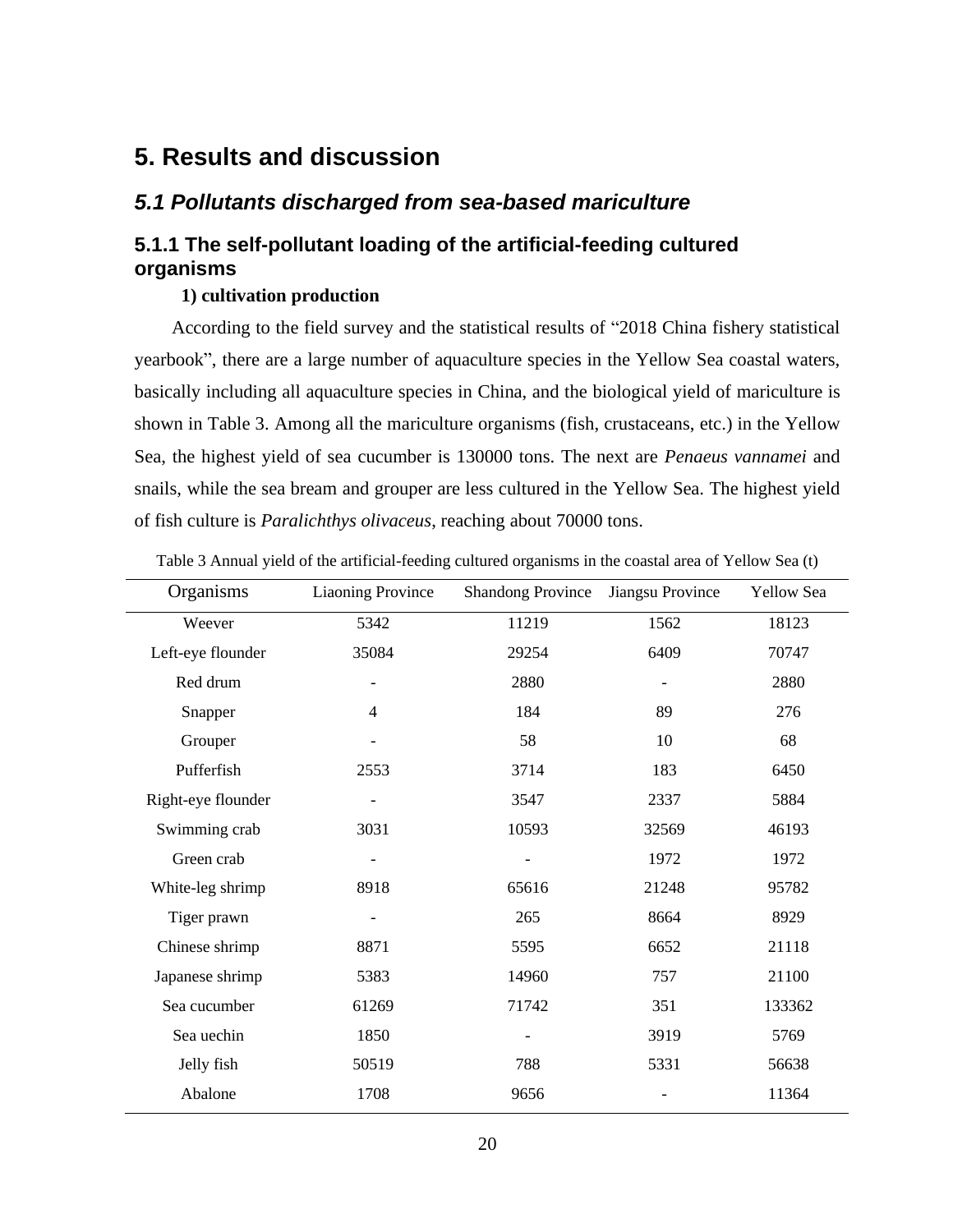| . .<br>Snail | $\overline{\phantom{0}}$ | $\sim$<br>Ч4<br>┱∠<br> | ∩ר∩ד<br>70.JG | 78980 |
|--------------|--------------------------|------------------------|---------------|-------|
|              |                          |                        |               |       |

"-": NO this species in the province.

#### **2**)**emission coefficient**

The emission coefficient used to evaluate the pollutant emission in the process of feeding aquaculture is obtained from "manual of aquaculture pollution source production and emission coefficient" of the first national pollution source census according to the main cultivation mode and different cultivation sea areas of aquaculture organisms. TN and TP emission coefficients of different feeding species are shown in Table 4. It can be seen from table 4 that the TN and TP emission coefficients of different aquaculture organisms are quite different. The largest emission coefficient is grouper, and the TN and TP emission coefficients are 76.472 and 12.774 kg /t respectively. The TN and TP emission coefficients of prawn and sea cucumber were relatively small.

Table 4 TN and TP discharge coefficient of the artificial-feeding cultured organism in the coastal area of Yellow Sea (kg/t)

|                       | <b>Liaoning Province</b> |                |        | <b>Shandong Province</b> |        | Jiangsu Province |
|-----------------------|--------------------------|----------------|--------|--------------------------|--------|------------------|
| Organisms             | TN                       | <b>TP</b>      | TN     | <b>TP</b>                | TN     | <b>TP</b>        |
| Weever                | 11.552                   | 0.642          | 17.330 | 0.963                    | 17.330 | 0.963            |
| Left-eye flounder     | 2.052                    | 1.309          | 1.508  | 0.962                    | 1.508  | 0.962            |
| Red drum              |                          |                | 17.330 | 0.963                    |        |                  |
| Snapper               | 17.33                    | 0.963          | 17.330 | 0.963                    | 17.330 | 0.963            |
| Grouper               |                          |                | 76.472 | 12.774                   | 76.472 | 12.774           |
| Pufferfish            | 12.772                   | 0.709          | 12.772 | 0.709                    | 17.330 | 0.963            |
| Right-eye<br>flounder | $\overline{\phantom{a}}$ | $\overline{a}$ | 2.059  | 1.314                    | 2.059  | 1.314            |
| Swimming crab         | 2.450                    | 1.062          | 1.655  | 0.718                    | 2.449  | 1.062            |
| Green crab            |                          |                |        |                          | 2.841  | 0.114            |
| White-leg shrimp      | 0.866                    | 0.316          | 0.288  | 0.105                    | 2.119  | 0.353            |
| Tiger prawn           |                          |                | 0.875  | 0.320                    | 2.122  | 0.353            |
| Chinese shrimp        | 0.875                    | 0.320          | 0.596  | 0.218                    | 2.116  | 0.352            |
| Japanese shrimp       | 0.666                    | 0.243          | 0.666  | 0.243                    | 2.122  | 0.353            |
| Sea cucumber          | 3.000                    | 0.071          | 1.331  | 0.031                    | 4.975  | 0.117            |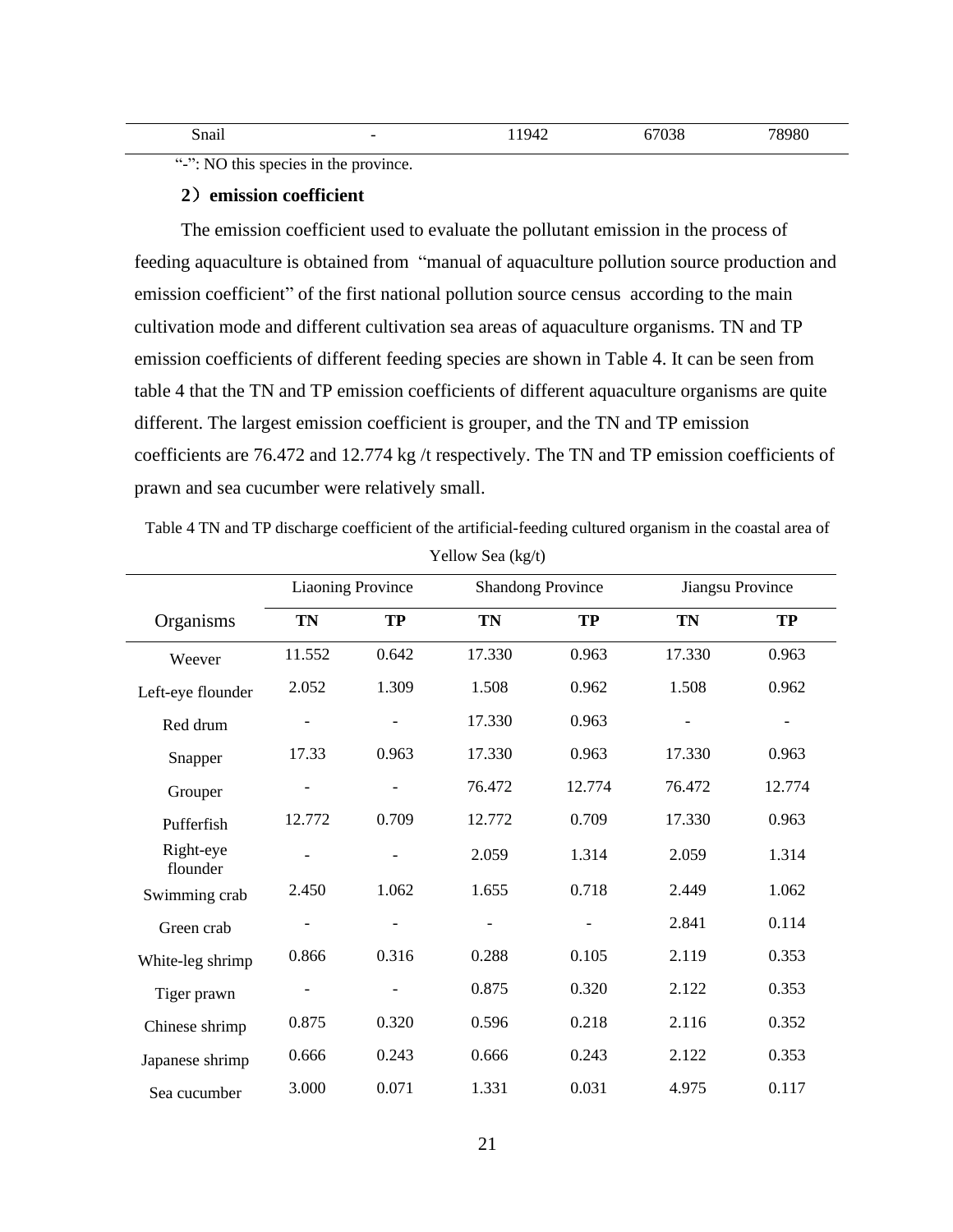| Sea uechin | 4.975                    | 0.117                    | 4.975 | 0.117 | $\overline{\phantom{0}}$ | $\overline{\phantom{0}}$ |
|------------|--------------------------|--------------------------|-------|-------|--------------------------|--------------------------|
| Jelly fish | 3.152                    | 0.355                    | 4.035 | 0.455 | 4.035                    | 0.455                    |
| Abalone    | 8.791                    | 0.749                    | 8.791 | 0.749 | $\overline{\phantom{a}}$ | -                        |
| Snail      | $\overline{\phantom{0}}$ | $\overline{\phantom{0}}$ | 8.791 | 0.749 | 8.791                    | 0.749                    |

### **3**)**pollutant discharge level**

According to the yield and emission coefficient of different feeding aquaculture organisms in Table 3 and table 4, the TN and TP emissions of various aquaculture organisms in the Yellow Sea coastal waters are shown in Table 5. It can be seen from the table that, in 2017, the annual emissions of total nitrogen (TN) and total phosphorus (TP) of feeding aquaculture organisms in the Yellow Sea were 2092.9 t and 285.3 t respectively. Among them, the highest TN emission (snail) is 694.3 t, accounting for 33.2% of the TN emission of feeding aquaculture organisms; the second is fish, the TN emission of all kinds of fish is 564.2 t, accounting for 27.0% of the TN emission of feeding aquaculture organisms. The highest TP emission of *Paralichthys olivaceus* is 80.2 t, which accounts for 28.1% of the TP emission of feeding culture organisms; the second is snail, which accounts for 59.1 t, which accounts for 20.7% of the TP emission of feeding culture organisms. The TN and TP emissions of shrimps and sea urchins were relatively low.

|                    | <b>Liaoning Province</b> |                          |           | <b>Shandong Province</b> |           | Jiangsu Province         |           | <b>Yellow Sea</b> |  |
|--------------------|--------------------------|--------------------------|-----------|--------------------------|-----------|--------------------------|-----------|-------------------|--|
| Organisms          | <b>TN</b>                | TP                       | <b>TN</b> | TP                       | <b>TN</b> | TP                       | <b>TN</b> | <b>TP</b>         |  |
| Weever             | 61.7                     | 3.4                      | 194.4     | 10.8                     | 27.1      | 1.5                      | 283.2     | 15.7              |  |
| Left-eye flounder  | 72                       | 45.9                     | 44.1      | 28.1                     | 9.7       | 6.2                      | 125.8     | 80.2              |  |
| Red drum           | $\overline{a}$           | $\overline{\phantom{0}}$ | 49.9      | 2.8                      |           | $\overline{\phantom{0}}$ | 49.9      | 2.8               |  |
| Snapper            | 0.1                      | $\boldsymbol{0}$         | 3.2       | 0.2                      | 1.5       | 0.1                      | 4.8       | 0.3               |  |
| Grouper            | $\overline{\phantom{0}}$ | $\overline{\phantom{a}}$ | 4.4       | 0.7                      | 0.8       | 0.1                      | 5.2       | 0.8               |  |
| Pufferfish         | 32.6                     | 1.8                      | 47.4      | 2.6                      | 3.2       | 0.2                      | 83.2      | 4.6               |  |
| Right-eye flounder | $\overline{\phantom{0}}$ | $\overline{\phantom{a}}$ | 7.3       | 4.7                      | 4.8       | 3.1                      | 12.1      | 7.8               |  |
| Swimming crab      | 7.4                      | 3.2                      | 17.5      | 7.6                      | 79.8      | 34.6                     | 104.7     | 45.4              |  |
| Green crab         |                          |                          |           | $\overline{\phantom{a}}$ | 5.6       | 0.2                      | 5.6       | 0.2               |  |

Tab.5 Annual amount of TN and TP discharge from the artificial-feeding cultured organisms in the coastal area of Yellow Sea (t)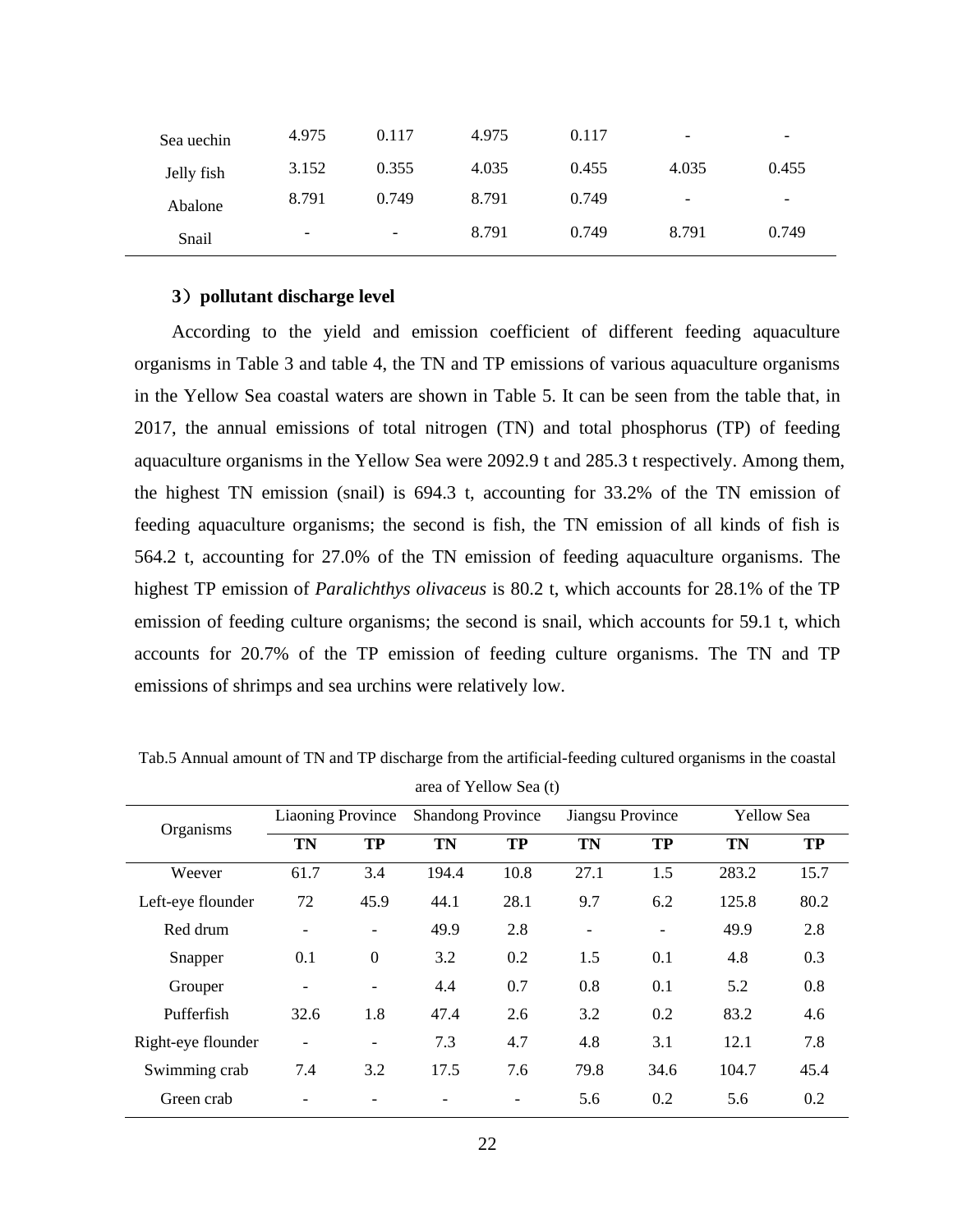| White-leg shrimp | 7.7             | 2.8                      | 18.9                     | 6.9               | 45    | 7.5               | 71.6   | 17.2  |
|------------------|-----------------|--------------------------|--------------------------|-------------------|-------|-------------------|--------|-------|
| Tiger prawn      | $\overline{a}$  | $\overline{\phantom{a}}$ | 0.2                      | 0.1               | 18.4  | 3.1               | 18.6   | 3.2   |
| Chinese shrimp   | 7.8             | 2.8                      | 3.3                      | 1.2               | 14.1  | 2.3               | 25.2   | 6.3   |
| Japanese shrimp  | 3.6             | 1.3                      | 10                       | 3.6               | 1.6   | 0.3               | 15.2   | 5.2   |
| Sea cucumber     | 183.8           | 4.4                      | 95.5                     | 2.2               | 1.7   | $\boldsymbol{0}$  | 281    | 6.6   |
| Sea urchin       | 9.2             | 0.2                      | $\overline{\phantom{a}}$ | $\qquad \qquad -$ | 19.5  | 0.5               | 28.7   | 0.7   |
| Jelly fish       | 159.2           | 17.9                     | 21.5                     | 2.4               | 3.2   | 0.4               | 183.9  | 20.7  |
| Abalone          | 15              | 1.3                      | 84.9                     | 7.2               | -     | $\qquad \qquad -$ | 99.9   | 8.5   |
| Snail            | $\qquad \qquad$ | $\overline{\phantom{a}}$ | 105                      | 8.9               | 589.3 | 50.2              | 694.3  | 59.1  |
|                  |                 |                          | Total amount             |                   |       |                   | 2092.9 | 285.3 |
|                  |                 |                          |                          |                   |       |                   |        |       |

# <span id="page-25-0"></span>**5.1.2 The self-pollutant loading of the non-feeding cultured organisms 1) cultivation yield**

The non baited aquaculture organisms in the Yellow Sea coastal waters are all kinds of filter feeding shellfish. The aquaculture production is obtained from the 2018 China Fisheries statistical yearbook. The production of various aquaculture organisms is shown in Table 6. It can be seen from Table 6 that the yield of clams in the Yellow Sea is the highest, reaching 2.36 million tons, followed by scallops, with a yield of 1.05 million tons. The output of clam is the least, only 55 000 tons. In addition, it can be seen from the statistical results that the total yield of non baited culturing organisms in the Yellow Sea is far greater than that of baited culturing organisms.

| <b>Organisms</b> | <b>Liaoning</b> | <b>Shandong</b> | <b>Jiangsu</b> | <b>Yellow Sea</b> |
|------------------|-----------------|-----------------|----------------|-------------------|
| Oyster           | 167335          | 655693          | 48185          | 871213            |
| Clam             | 952188          | 1035020         | 377306         | 2364514           |
| Arca             | 27399           | 1835            | 25347          | 54580             |
| <b>Mussel</b>    | 47334           | 321844          | 45031          | 414209            |
| Scallop          | 349450          | 708636          | 48             | 1058134           |
| Razor clam       | 37678           | 118038          | 60220          | 215936            |

Tab.6 Annual yield of the major non-feeding culture organisms in the coastal area of Yellow Sea (t)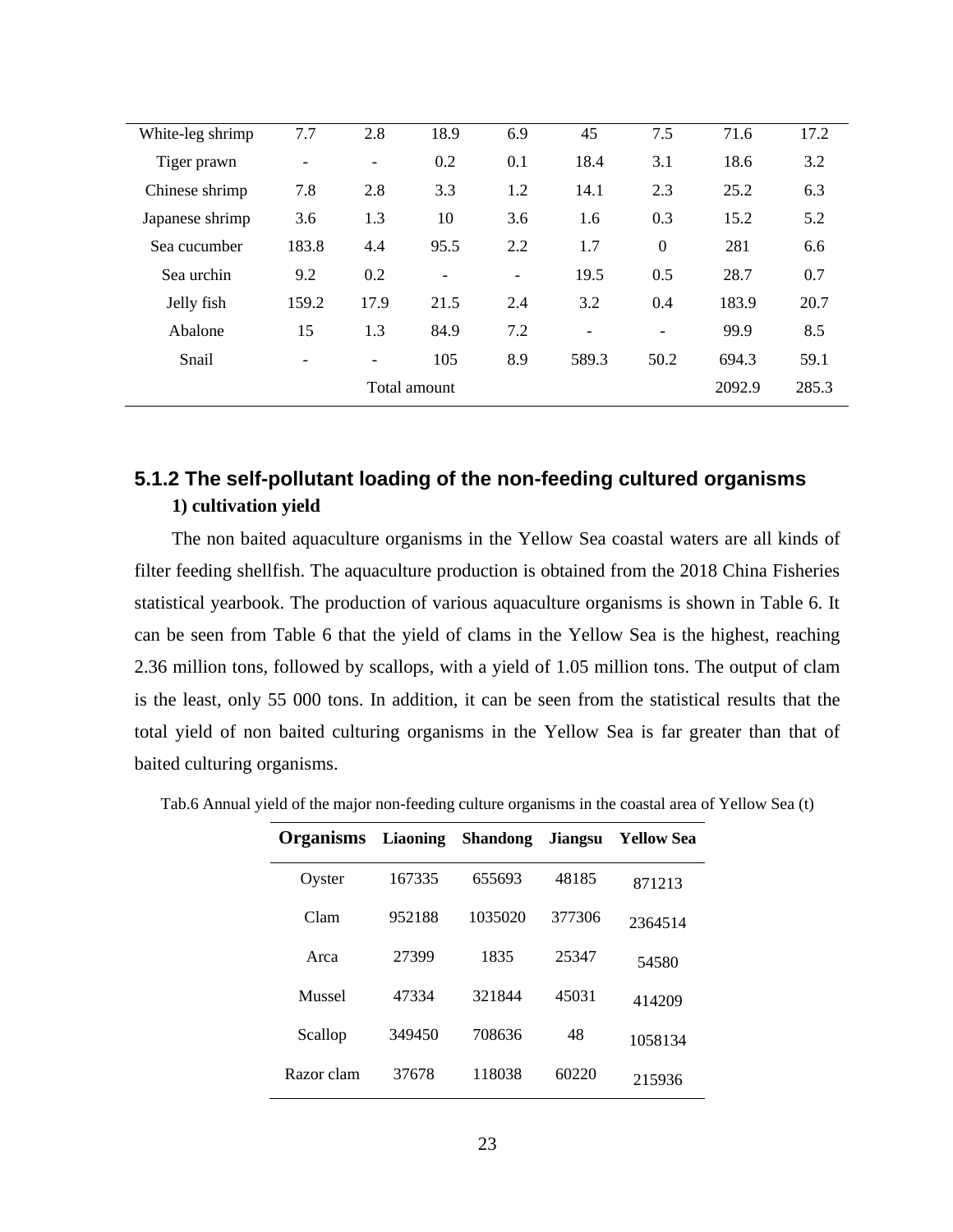### **2) emission coefficient**

The average individual size of all kinds of filter feeding shellfish required for pollutant emission assessment is obtained by market purchasing. The individual quantity per ton of various non baited culture organisms was calculated based on the cultivation yield. Table 7 shows the biological deposition rate and ammonia nitrogen and active phosphate excretion rate of various filter feeding shellfish in the Yellow Sea, which are obtained through field investigation and relevant references. According to the number of individuals harvested per ton and the discharge rate of dissolved and non dissolved N and P, the discharge coefficient of filtered shellfish can be calculated by using the evaluation model we constructed (Table 8).

Tab.7 The average biodeposition rates, ammonia and phosphate excretion rates of the major non-feeding cultured organisms in China

| Organisms        | Biodeposition rate<br>$(g\cdot ind^{-1}\cdot d^{-1})$ | Ammonia excretion rate<br>$(mg\cdot ind^{-1}\cdot d^{-1})$ | Phosphate excretion<br>rate $(mg\cdot ind^{-1}\cdot d^{-1})$ | Ind/t |
|------------------|-------------------------------------------------------|------------------------------------------------------------|--------------------------------------------------------------|-------|
| Oyster           | 2.76                                                  | 1.57                                                       | 0.33                                                         | 7072  |
| Clam             | 0.61                                                  | 0.17                                                       | 0.13                                                         | 74074 |
| Bay scallop      | 1.67                                                  | 0.95                                                       | 0.11                                                         | 41494 |
| Japanese scallop | 1.75                                                  | 1.02                                                       | 0.75                                                         | 16639 |
| Mussel           | 1.10                                                  | 0.78                                                       | 0.07                                                         | 34843 |
| Arca             | 0.88                                                  | 0.69                                                       | 0.08                                                         | 23474 |
| Razor clam       | 0.61                                                  | 0.17                                                       | 0.13                                                         | 49261 |

Tab.8 The pollutants discharge coefficient of the major non-feeding cultured organisms  $(kg/t)$ 

| Organisms        | <b>TN</b> | <b>TP</b> |
|------------------|-----------|-----------|
| Oyster           | 12.602    | 3.937     |
| Clam             | 18.948    | 9.157     |
| Bay scallop      | 44.739    | 12.618    |
| Japanese scallop | 26.707    | 6.948     |
| Mussel           | 24.387    | 10.656    |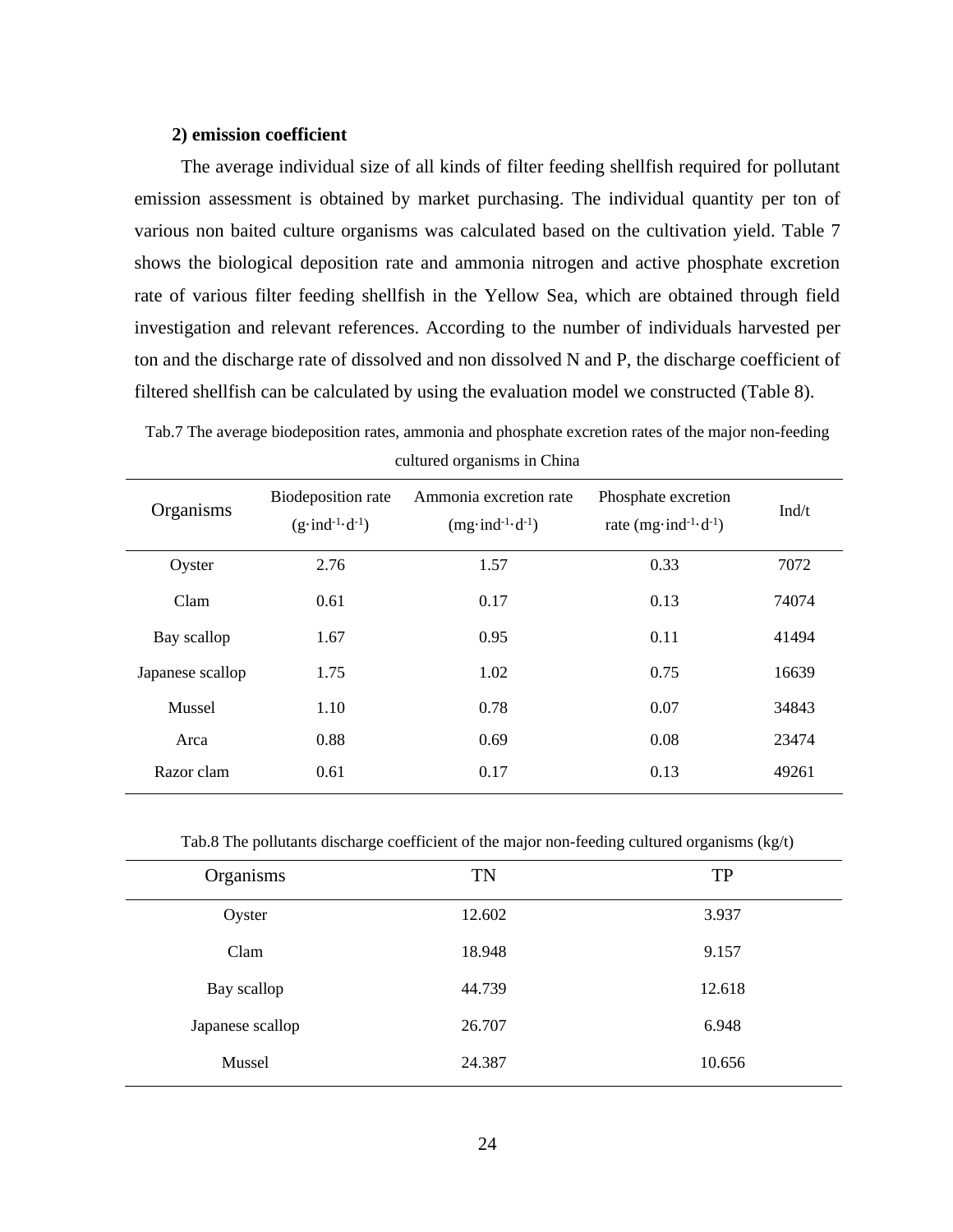| Arca       | 14.960 | 3.950 |
|------------|--------|-------|
| Razor clam | 16.218 | 7.087 |

### **3) pollutant discharge**

According to the cultivation yield and TN and TP emission coefficient, the TN and TP emissions of filter feeding shellfish in one cultivation cycle can be calculated (Table 9). The annual TN and TP emissions of filter feeding shellfish in the Yellow Sea were 122 350 t and 45392 t, respectively. The TN and TP emissions of non feeding organisms in the Yellow Sea accounted for 48.1% and 49.7% of that of non feeding organisms in China, respectively. The results show that the cultivation scale of filter feeding shellfish in the Yellow Sea is large and the cultivation yield is high, which is the main production area of filter feeding shellfish in China.

Tab.9 Annual amount of TN and TP discharge from the non-feeding cultured organisms in the coastal area of Yellow Sea (t)

| <b>Organisms</b> | <b>Liaoning Province</b> |         | <b>Shandong Province</b> |         | Jiangsu Province |        | <b>Yellow Sea</b> |           |
|------------------|--------------------------|---------|--------------------------|---------|------------------|--------|-------------------|-----------|
|                  | <b>TN</b>                | TP      | <b>TN</b>                | TP      | <b>TN</b>        | TP     | <b>TN</b>         | <b>TP</b> |
| Oyster           | 2108.8                   | 658.8   | 8263                     | 2581.5  | 607.2            | 189.7  | 10979.0           | 3430.0    |
| Clam             | 23221                    | 10146.5 | 25241                    | 11029.2 | 9201.4           | 4020.6 | 57663.4           | 25196.3   |
| Arca             | 409.9                    | 108.2   | 27.4                     | 7.2     | 379.2            | 100.1  | 816.5             | 215.5     |
| <b>Mussel</b>    | 1264.2                   | 328.9   | 8595.5                   | 2236.2  | 1202.6           | 312.9  | 11062.3           | 2878.0    |
| Scallop          | 6621.4                   | 3199.9  | 31703.7                  | 8941.6  | 2.1              | 0.6    | 38327.2           | 12142.1   |
| Razor clam       | 611.1                    | 267     | 1914.3                   | 836.5   | 976.6            | 426.8  | 3502.0            | 1530.3    |
|                  |                          |         | Total amount             |         |                  |        | 122350.4          | 45392.2   |

## <span id="page-27-0"></span>**5.1.3 The uptake amount of TN and TP by of the non-feeding cultured organisms**

The content of TN and TP in various filter feeding shellfish was obtained by actual determination and related references (Table 10). The total amount of TN and TP absorbed by all kinds of filter feeding shellfish from the marine environment can be calculated by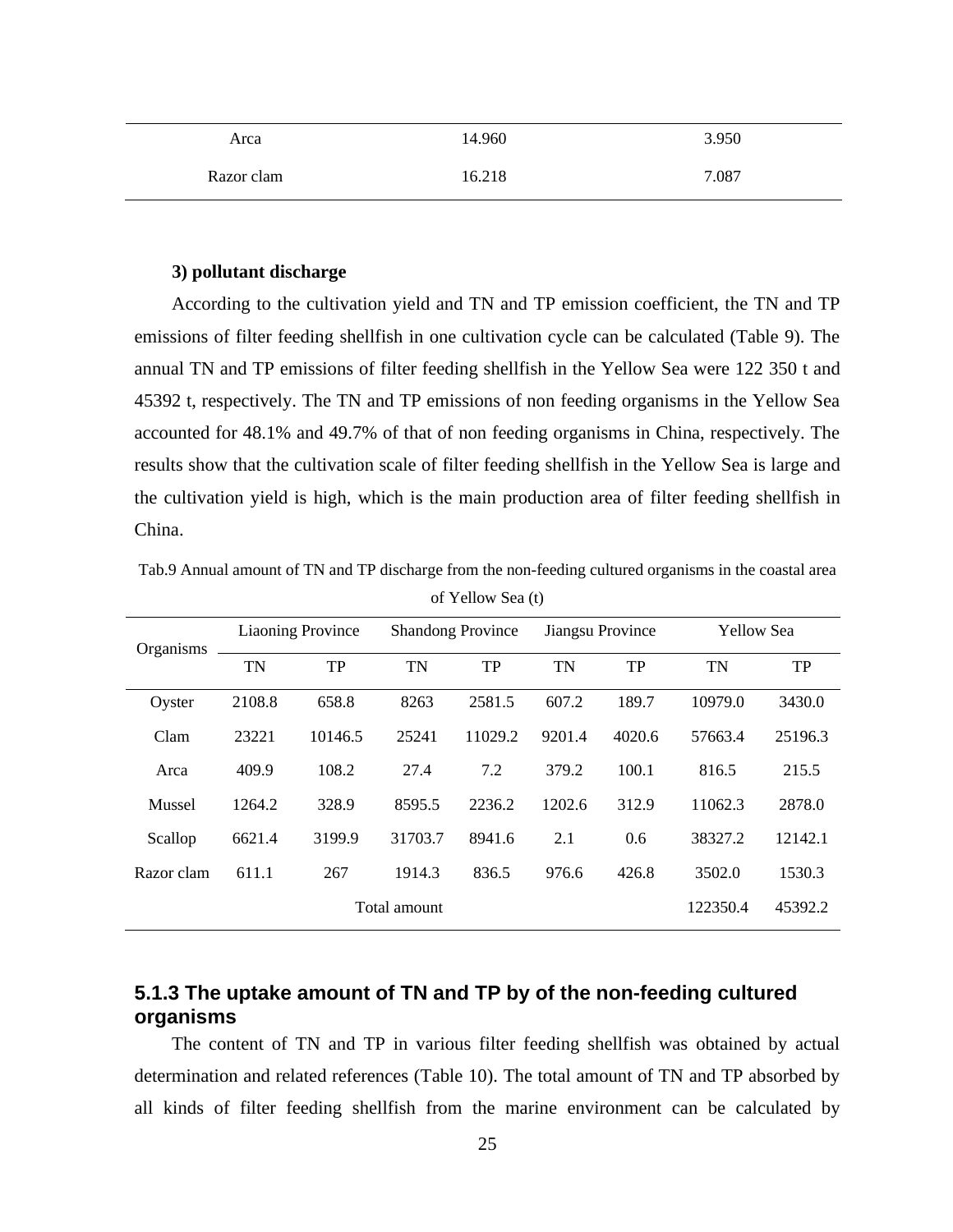combining the cultivation yield and evaluation model (Table 11). This part of nitrogen and phosphorus can be removed from the marine environment by shellfish harvest. It can be seen from table 11 that the annual removal of TN and TP from the marine environment of filter feeding shellfish in the Yellow Sea is 45746 t and 2677 t respectively.

| Organisms  | <b>TN</b> | <b>TP</b> |
|------------|-----------|-----------|
| Oyster     | 0.436     | 0.025     |
| Clam       | 0.996     | 0.048     |
| Arca       | 0.763     | 0.049     |
| Mussel     | 0.633     | 0.068     |
| Scallop    | 0.935     | 0.067     |
| Razor clam | 0.677     | 0.051     |
|            |           |           |

Tab.10 The content of TN or TP in vivo of the cultured organisms (%)

Tab.11 The uptake amount of TN or TP by the non-feeding cultured organisms in the coastal area of Yellow Sea (t)

| Organisms  | <b>Liaoning Province</b> |       |              | <b>Shandong Province</b> |        | Jiangsu Province |         | <b>Yellow Sea</b> |  |
|------------|--------------------------|-------|--------------|--------------------------|--------|------------------|---------|-------------------|--|
|            | <b>TN</b>                | TP    | TN           | TP                       | TN     | TP               | TN      | TP                |  |
| Oyster     | 729.6                    | 41.8  | 2858.8       | 163.9                    | 210.1  | 12.0             | 3798.5  | 217.8             |  |
| Arca       | 209.1                    | 13.5  | 14.0         | 0.9                      | 193.4  | 12.5             | 416.6   | 26.8              |  |
| Mussel     | 299.6                    | 32.4  | 2037.0       | 220.0                    | 285.0  | 30.8             | 2621.6  | 283.1             |  |
| Scallop    | 3265.6                   | 233.3 | 6622.2       | 473.0                    | 0.4    | 0.0              | 9888.3  | 706.3             |  |
| Clam       | 9483.8                   | 458.4 | 14317.8      | 692.0                    | 3758.0 | 181.6            | 27559.5 | 1332.0            |  |
| Razor clam | 255.0                    | 19.3  | 798.9        | 60.6                     | 407.6  | 30.9             | 1461.5  | 110.8             |  |
|            |                          |       | Total amount |                          |        |                  | 45746.0 | 2676.8            |  |

### <span id="page-28-0"></span>**5.1.4 Summary**

The total annual discharge of TN and TP from mariculture in the Yellow Sea is 144443 t and 45678 t respectively. TN and TP discharged from non-feeding cultured organisms accounted for 98.3% and 99.4% of total discharge, respectively. After deducting the total amount of non-feeding aquaculture organisms removed from the marine environment, the net emissions of TN and TP in the offshore aquaculture of the Yellow Sea were 78697 t and 43000 t respectively. Compared with the assessment results in 2014, the total annual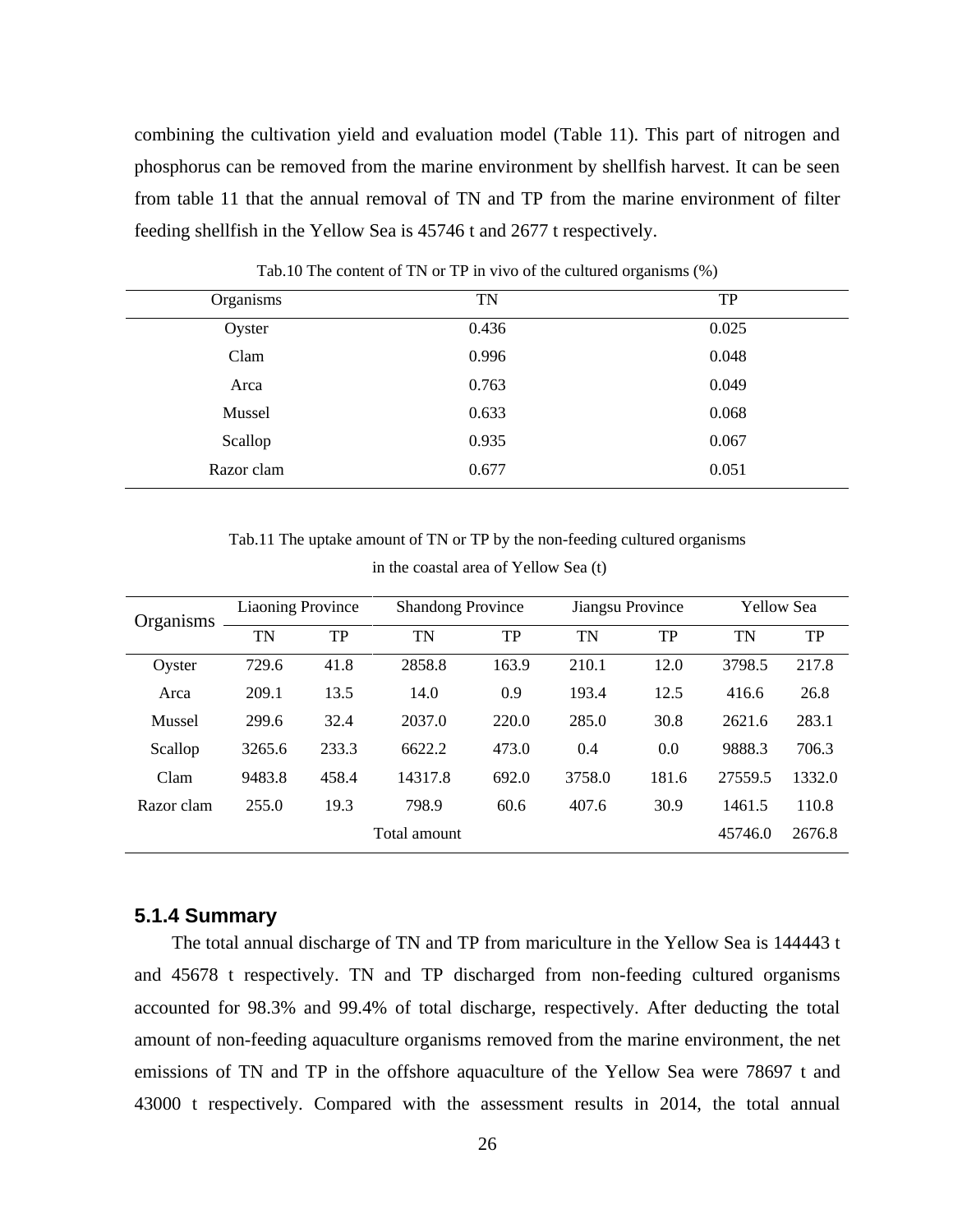discharge of TN and TP from mariculture in the Yellow Sea is relatively large, accounting for 48.9% and 50.0% of the total discharge of mariculture in China, respectively.

### <span id="page-29-0"></span>*5.2 Pollutants discharged from ships*

### <span id="page-29-1"></span>**5.2.1 The total amount of pollutant in the domestic sewage discharged from the ships**

The ships sailing in the Yellow Sea mainly include motor fishing boats, cargo ships, passenger ships and other large transport ships. Among them, large transport ships are equipped with sewage treatment equipment, and the treated domestic sewage is discharged according to the limit value in China's standards for the control of discharge of water pollutants from ships. However, due to the small size of the fishing boats, there is normally no sewage treatment equipment at present, and the domestic sewage is directly discharged into the sea.

### **1) Fishing vessels**

The discharge coefficient of domestic sewage and COD average content of different size motorized fishing boats are shown in Table 12. It can be seen from these data that the discharge coefficient of domestic sewage from fishing boats is related to the size of the ship. The smaller the ship is, the smaller the discharge coefficient of domestic sewage is. The discharge amount of domestic sewage from different fishing boats is between 30-100 L/ind/day. However, COD content in domestic sewage is basically the same, with an average content of about 400 mg/L.

According to "2018 China Fisheries Statistical Yearbook", there are 34581 motordriven fishing vessels in the Yellow Sea, most of which are small vessels with engine power below 441 kW, accounting for 98.9% of all fishing vessels. Among them, the most fishing boats with power less than 44.1kw are 20952, accounting for 60.6% of all fishing boats. According to the survey results, the number of days a year for fishing boats to sail in the Yellow Sea is about 230 days. Table 14 lists the annual discharge of domestic sewage and COD from the motor-driven fishing boats in the Yellow Sea. It can be seen from the table that the annual discharge of domestic sewage from the motor-driven fishing boats in the Yellow Sea is 3.97  $\times$  108 L, and the annual discharge of COD is about 158.8 t. Most of them are discharged by small fishing boats with engine power below 441 kW. The discharge of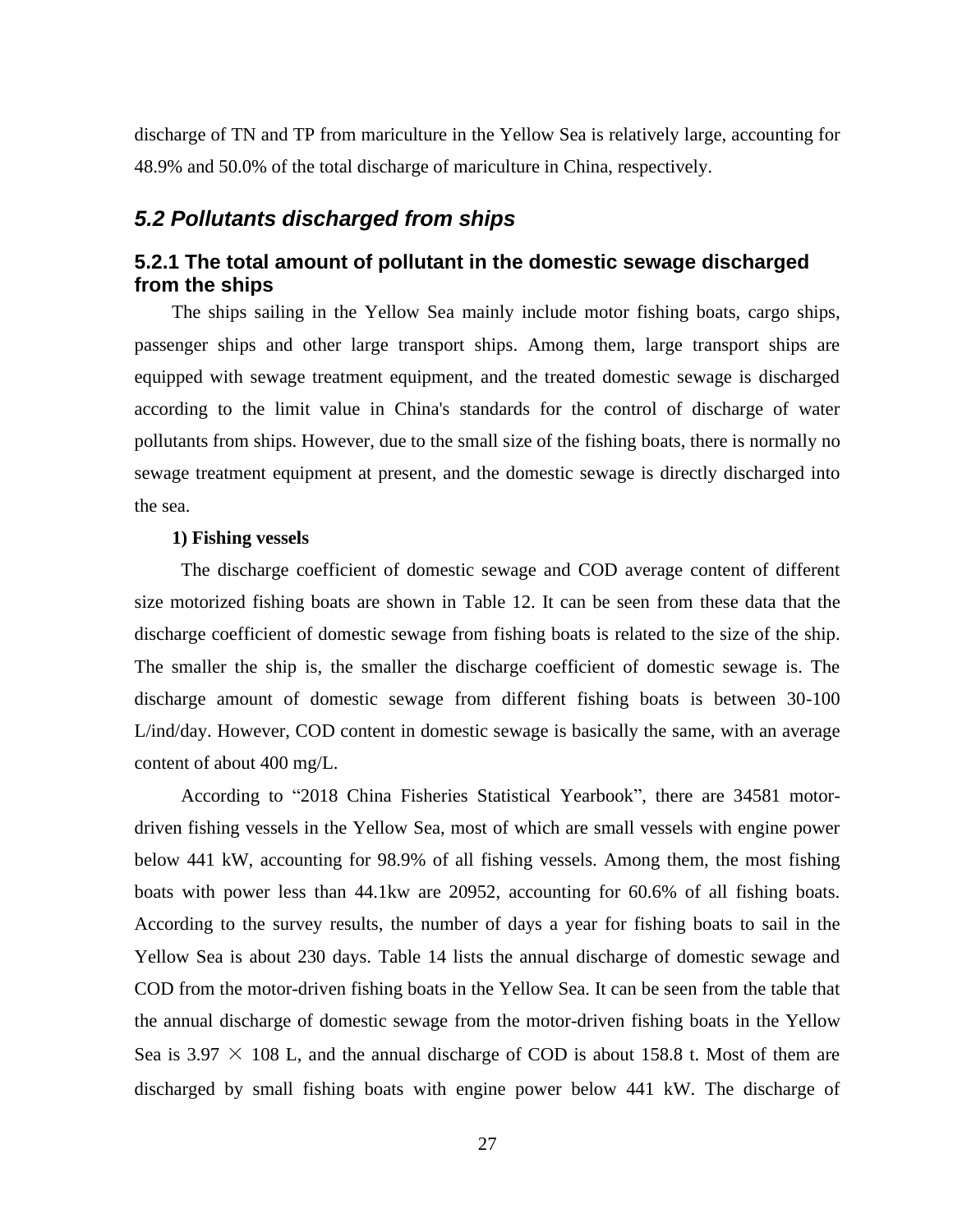domestic sewage and COD accounts for more than 97% of the total discharge of all fishing boats.

|                             | SURAGE OF VALIOUS SHIPS |                             |
|-----------------------------|-------------------------|-----------------------------|
| Power of the fishing vessel | Domestic sewage         | Concentration of COD in the |
| (kw)                        | $(L/ind \cdot d)$       | domestic sewage $(mg/L)$    |
| $<$ 44.1                    | 30                      | 400                         |
| $44.1 - 441$                | 80                      | 400                         |
| >441                        | 100                     | 400                         |

Tab.12 The discharge coefficient of domestic sewage and the concentration of COD in the domestic sewage of various ships

Tab.13 The total amount of different fishing vessels in the coastal area of Yellow Sea

| Power of the fishing vessel(kw) | Liaoning Prov. | Shandong Prov. | Jiangsu Prov. | <b>Yellow Sea</b> |
|---------------------------------|----------------|----------------|---------------|-------------------|
| $<$ 44.1                        | 8993           | 9344           | 2615          | 20952             |
| $44.1 - 441$                    | 3844           | 5403           | 4016          | 13263             |
| >441                            | 150            | 200            | 17            | 366               |
|                                 | Total amount   |                |               | 34581             |

Tab.14 The total amount of domestic sewage and COD from different fishing vessels

| Power of the fishing vessel(kw) | Domestic sewage (L)  | COD(t) |
|---------------------------------|----------------------|--------|
| $<$ 44.1                        | $14.5 \times 10^{7}$ | 57.8   |
| $44.1 - 441$                    | $24.4 \times 10^{7}$ | 97.6   |
| >441                            | $0.8\times10^{7}$    | 3.4    |
| Total amount                    | $3.97\times10^{8}$   | 158.8  |

#### **2) Other vessels**

Pollutants discharged from other large transport ships are calculated according to the number of personnel (including passengers and crew) entering and leaving the port. The investigation results show that the domestic sewage output of large transport ships is 100 L/ person, and the COD in domestic sewage is 125 mg / L according to the discharge standard for water pollutants from ships. The discharge of domestic sewage from large transport ships in the Yellow Sea is about  $1.03 \times 10^{10}$  L, and the discharge of COD is about 2580.0 t.

### **3) total discharge**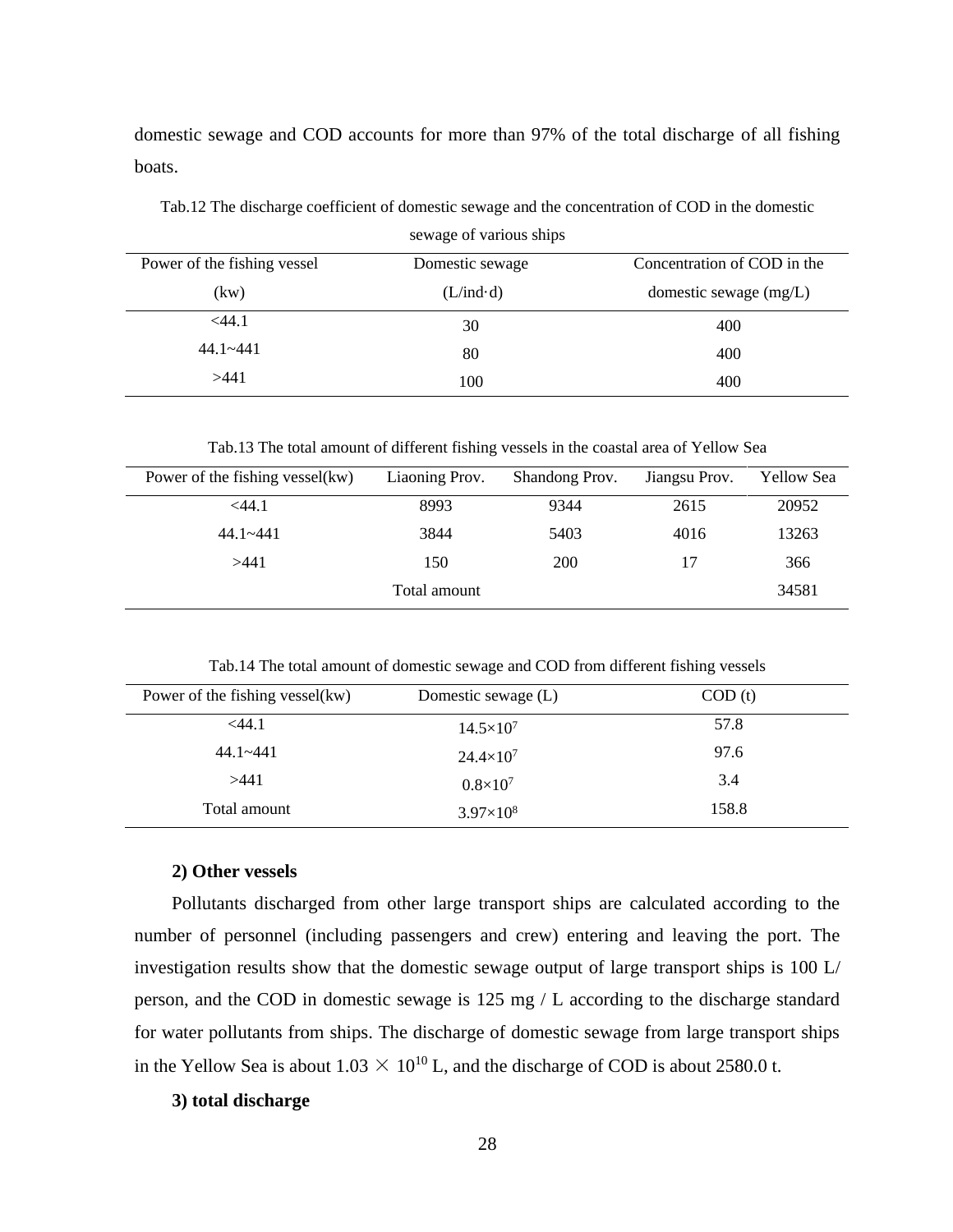The annual discharge of domestic sewage from ships in the Yellow Sea is  $1.07 \times 10^{10}$ L, and the annual discharge of COD is about 2738.8 t. Among them, the annual discharge of domestic sewage and COD from large-scale transport ships is far greater than that from motorized fishing boats, accounting for 96.3% and 94.2% of the total discharge respectively.

### <span id="page-31-0"></span>**5.2.2 The total amount of oil discharged from the ships**

Table 15 showed the discharge coefficient and oil content of different types of motor fishing boats, which data are from the field investigation and relevant references. The results show that the discharge coefficient of oily sewage from fishing boats is related to the power of engines. The smaller the power is, the smaller the discharge coefficient of oily sewage is, while the average content of oil in sewage is the same. According to the investigation parameters, combined with the number and operation time of mobile fishing boats in the Yellow Sea, the annual discharge of oil-bearing sewage and oil from fishing boats can be calculated by using the model. The assessment results show that the annual discharge of oilbearing sewage from motor fishing boats in the Yellow Sea is 859931 T and that of oil is 2579.8 t (Table 16).

| Power of the fishing vessel | Discharge coefficient of the oily | Content of the oil in oily sewage |
|-----------------------------|-----------------------------------|-----------------------------------|
| (kw)                        | sewage $(t/ind \cdot d)$          | $(\%0)$                           |
| $<$ 44.1                    | 0.08                              |                                   |
| $44.1 - 441$                | 0.15                              |                                   |
| >441                        | 0.20                              |                                   |

Tab.15 The discharge coefficient of the oily sewage and the content of the oil in oily sewage of different fishing vessels

Tab.16 The total amount of oily sewage and oil discharged from different fishing vessels (t)

| Power of the fishing vessel | Oily sewage | Oil    |
|-----------------------------|-------------|--------|
| (kw)                        |             |        |
| $<$ 44.1                    | 385508      | 1157   |
| $44.1 - 441$                | 457574      | 1373   |
| >441                        | 16850       | 51     |
| Total amount                | 859931      | 2579.8 |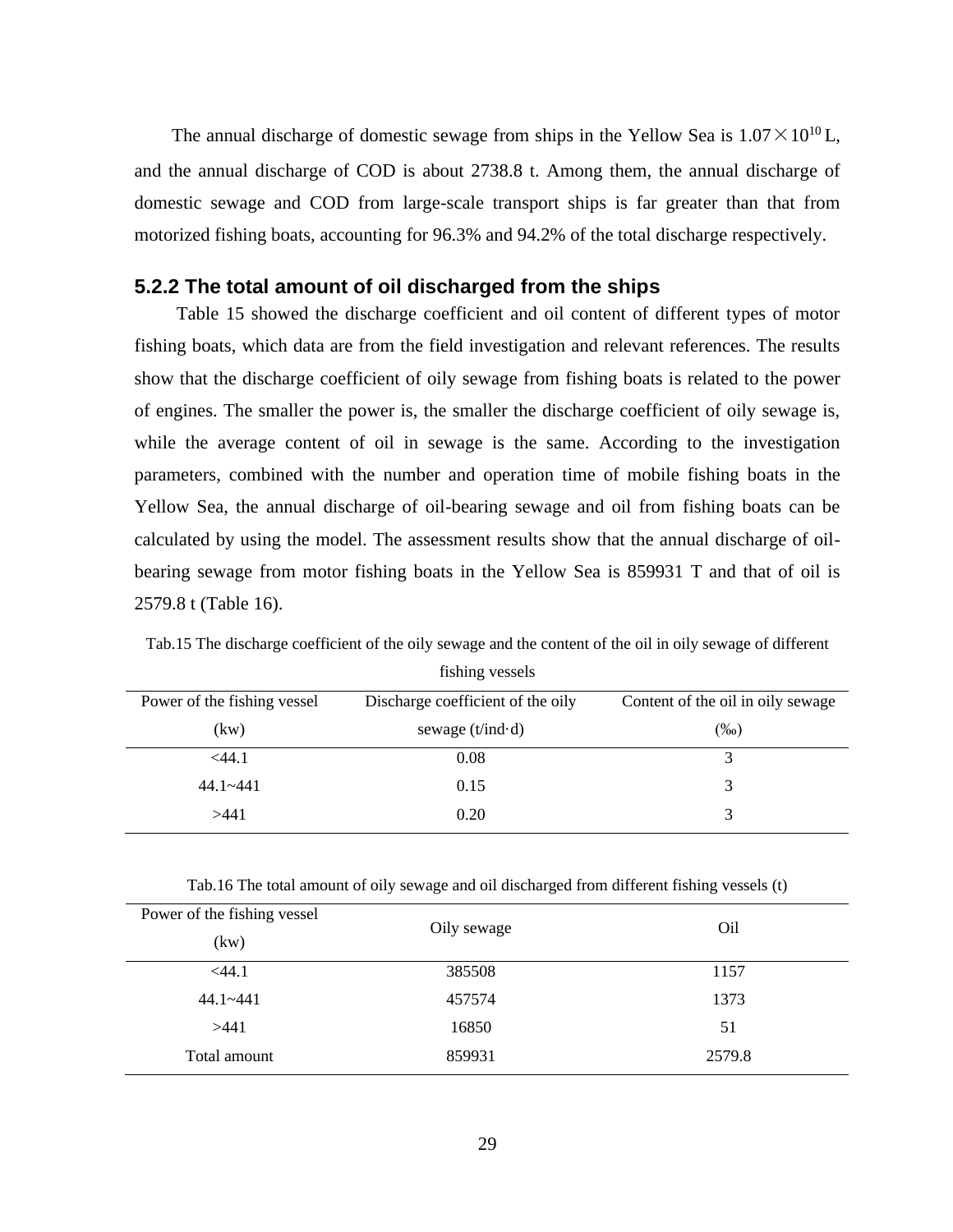# <span id="page-32-0"></span>**6. Conclusion**

The project evaluates the discharge of TN and TP from mariculture and the discharge of domestic sewage, COD, oily sewage and oil from ships in the Yellow Sea.

### **For pollutants from the mariculture, the results show that:**

1) The total annual discharge of TN and TP from mariculture in the Yellow Sea is about 144443.3t and 45677.5t, respectively.

2) TN and TP accounted for 98.3% and 99.4% of the total emissions respectively, which was related to the large scale of filter feeding shellfish culture in the Yellow Sea.

3) The removal of TN and TP from the marine environment in the Yellow Sea was about 45746.0 t and 2676.8 t, respectively.

It should be noted that the self pollution in the cultivation process of filter feeding shellfish is only aimed at the local sea area of the cultivation area. For the whole marine ecosystem, nitrogen and phosphorus can be removed from the environment by harvesting.

### **For pollutants from the ship, the results show that:**

1) The annual discharge of domestic sewage from ships in the Yellow Sea is about 1.07  $\times$  107 L, and the annual discharge of COD is about 2738.8 t. Among them, the annual discharge of domestic sewage and COD from large-scale transport ships is far greater than that from motorized fishing boats, accounting for 96.3% and 94.2% of the total discharge respectively.

Most of the pollutants discharged by motor fishing boats are from small fishing boats with engine power below 441 kW. The discharge of domestic sewage and COD accounts for more than 97% of the total discharge of all motor fishing boats.The annual discharge of oil-bearing sewage and residual oil from motor fishing boats in the Yellow Sea are 859931 t and 2579.8 t, respectively.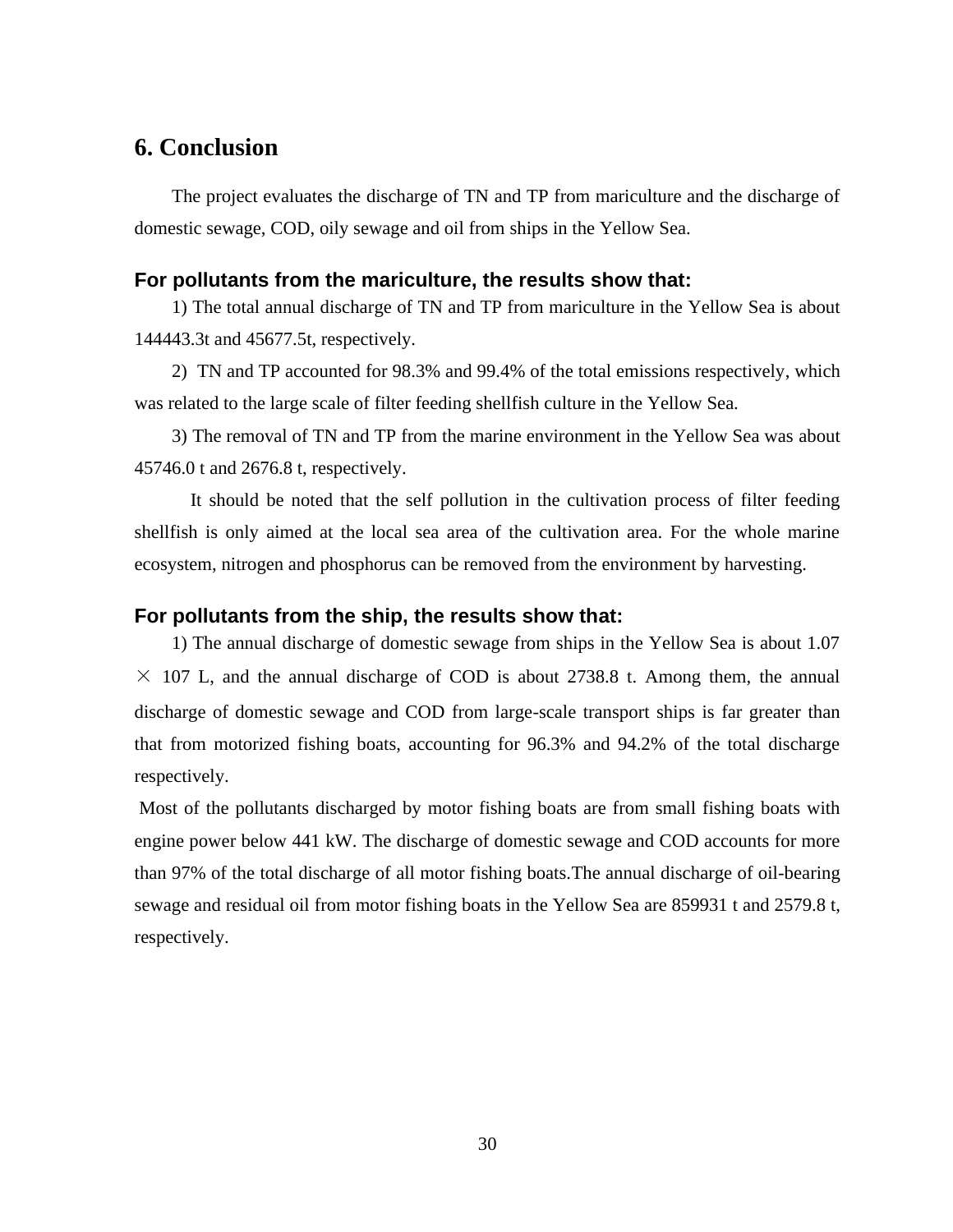# <span id="page-33-0"></span>**7. Advice on management actions to reduce the pollution.**

### <span id="page-33-1"></span>*7.1 Mariculture*

1) scientifically select the restricted and prohibited mariculture areas; strictly implement the national environmental assessment system and the sea area use management system, and conduct the environmental assessment demonstration and sea area use and approval for the construction, reconstruction and expansion of mariculture areas.

2) encourage aquaculture enterprises to develop environmentally friendly mariculture modes such as non feeding aquaculture, reduce feeding aquaculture mode, and encourage the development of ecological and healthy aquaculture mode.

3) strengthen the supervision of wastewater discharge from land-based industrialized aquaculture and enclosed aquaculture. The wastewater from mariculture shall be discharged after treatment and conform to relevant discharge standards.

### <span id="page-33-2"></span>*7.2 Ships*

1) establish and improve the laws and regulations on the prevention and control of ship pollution, and strengthen the supervision and management of ship pollution.

2) strengthen publicity and education to make the crew fully realize the importance of protecting the marine environment and enhance their awareness of marine environment protection.

3) accelerate the construction of port and wharf environmental protection equipment, strengthen the ship's pollutant treatment capacity, and effectively deal with the pollutants produced by the ship.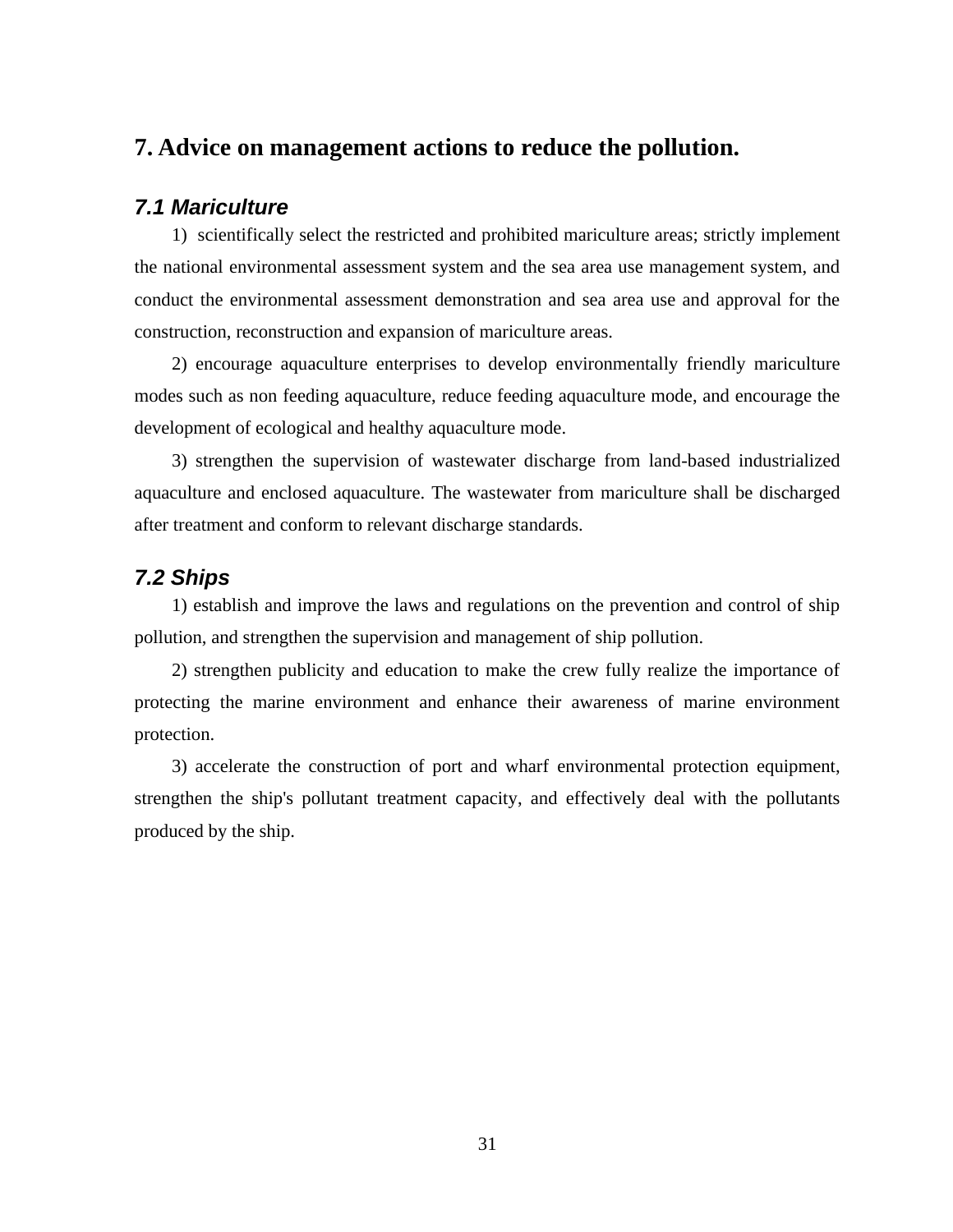# <span id="page-34-0"></span>**References**

- Cao L., Wang W., Yang Y., Yang C., Yuan Z., Xiong S., Diana J., 2007. Environmental impact of aquaculture and countermeasures to aquaculture pollution in China. Environmental Science and Pollution Research-International 14(7): 452-462.
- Chart Online. 2017. Global ship data, http://www.enclive.cn/News/NewsDetail.html?- ID=30332&u=Trade (in Chinese).
- Dong L.F., Zang Z.J., 1999. Assessment on the Yangtize River Ship Domestic Sewage Pollution. Journal of Xi 'an Highway University 19(suppl): 75-77 (in Chinese).
- FAO, 2018. The State of World Fisheries and Aquaculture. FAO, Rome.
- Huang X.Q., Wang J.H., Jiang X.S., 2008. Study on marine environmental capacity and contaminant gross control of Xiangshan Port. China Ocean Press, Beijing (in Chinese).
- Kiliç A., Deniz C., 2010. Inventory of shipping emissions in Izmit Gulf, Turkey. Environmental Progress & Sustainable Energy 29(2): 221-232.
- Liu X.D., Yao Q., Wang P., Tang L.L., Wang S.Y., Hu J., 2009. Calculation on Pollution Load of Inland River Ships in Taihu Lake. Environmental Science & Technology 32(12): 129-132 (in Chinese).
- MAO, 2018. China Fishery Statistical Yearbook. China Agriculture Press, Beijing (in Chinese).
- Naylor R.L., Goldburg R.J., Primavera J.H., Kautsky N., Beveridge M.C.M., Clay J., Folke C., Lubchenco J., Mooney H., Troell M., 2000. Effect of aquaculture on worldfish supplies. Nature 405: 1017-1024.
- SOA, 2016. Bulletin of Marine Environmental Status of China. SOA, Beijing (in Chinese).
- Yuan X., Zhang M., Liang Y., Liu D., Guan D., 2010. Self-pollutant loading from a suspension aquaculture system of Japanese scallop (Patinopecten yessoensis) in the Changhai sea area, Northern Yellow Sea of China. Aquaculture 304(1-4): 79-87.
- Zhao Q., Zhang L.P., 2004. Study on quantitative methods of self-pollution of mariculture. Marine Environmental Science 23(3): 77-80 (in Chinese).
- Zhang Y., Yang X., Brown R., Yang L., Morawska L., Ristovski Z., Huang C. 2017. Shipping emissions and their impacts on air quality in China. Science of the Total Environment 581: 186-198 (in Chinese).